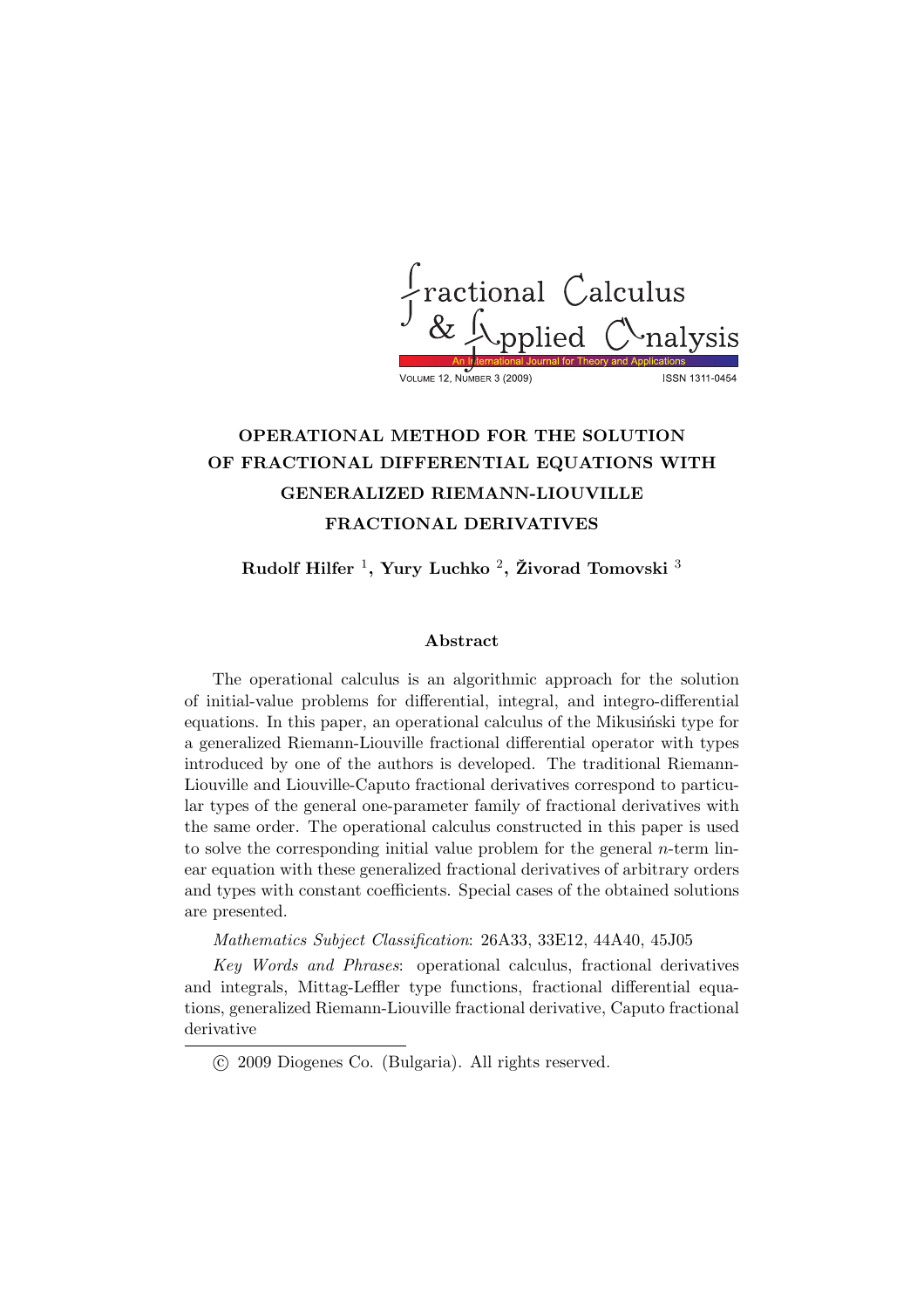#### 1. Introduction

In the 1950's, Jan Mikusinski proposed a new approach to develop an operational calculus for the operator of differentiation (see e.g. [35]). This algebraic approach was based on the interpretation of the Laplace convolution as a multiplication in the ring of the continuous functions on the real half-axis. The Mikusinski operational calculus was successfully used in ordinary differential equations, integral equations, partial differential equations and in the theory of special functions. It is worth mentioning that the Mikusinski scheme was extended by several mathematicians to develop operational calculi for differential operators with variable coefficients (see, for example, [8], [9], [32]), too. These operators are all particular cases of the so called *hyper-Bessel differential operator* 

$$
(By)(x) = x^{-\beta} \prod_{i=1}^{n} \left( \gamma_i + \frac{1}{\beta} x \frac{d}{dx} \right) y(x).
$$
 (1)

An operational calculus for the operator (1) was constructed by Dimovski in [7]. Details on his construction, and extended theory of the operator (1) as a generalized fractional derivative can be found also in [25, Ch. 3]. New results in the field of operational calculus have been presented in the publications by Luchko and his co-authors (see e.g. [1], [11], [12], [15], [27]–[30], [43]), where the operational calculi for the Riemann-Liouville fractional derivative, for the Caputo fractional derivative and for the more general multiple Erdélyi-Kober fractional derivative have been constructed and applied for solution of the fractional differential equations and integral equations of the Abel type.

The theory and applications of fractional differential equations received in recent years considerable interest both in pure mathematics and in applications (see, for example, [2]–[6], [13]– [25], [28]–[34], [36]–[38], and [41]). There exist several different definitions of fractional differentiation. Whereas in mathematical treatises on fractional differential equations the Riemann-Liouville approach to the notion of the fractional derivative of order  $\alpha$  $(n-1 < \alpha \leq n \in \mathbb{N})$  is normally used, the Caputo fractional derivative often appears in applications. The (right-sided) Riemann-Liouville fractional derivative is defined by

$$
(D^{\alpha}y)(x) := \frac{d^n}{dx^n}(J^{n-\alpha}y)(x), \ x > 0.
$$
 (2)

where

$$
(J^{\alpha}y)(x) := \frac{1}{\Gamma(\alpha)} \int_0^x (x - t)^{\alpha - 1} y(t) dt, \ \alpha > 0, \ x > 0,
$$
 (3)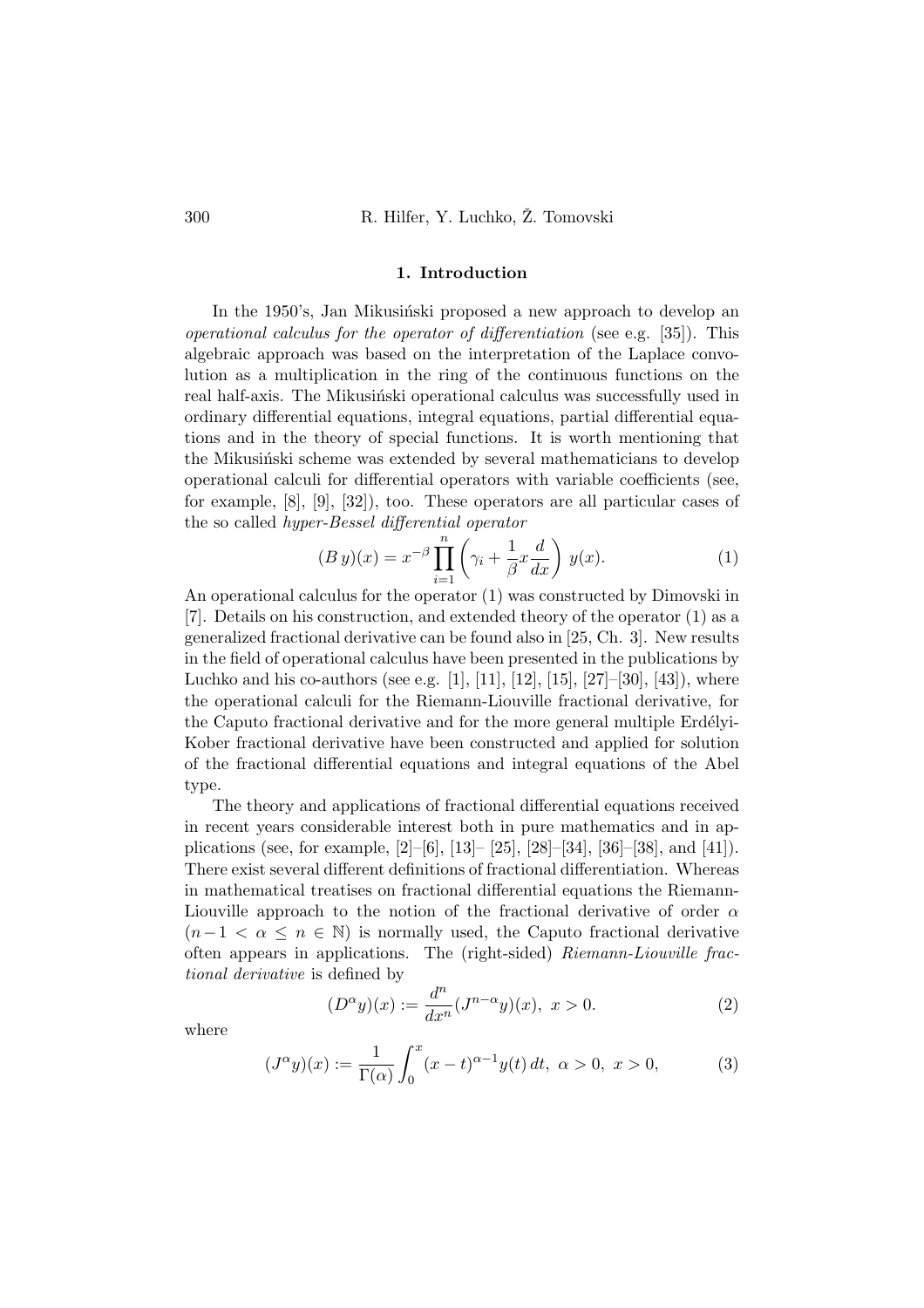$$
(J^{0}y)(x) := y(x), \ x > 0
$$

is the (right-sided) Riemann-Liouville fractional integral of order  $\alpha$  with lower limit 0.

The Riemann-Liouville fractional derivative is left-inverse (but not rightinverse) of the Riemann-Liouville fractional integral, which is a natural generalization of the Cauchy formula for the *n*-fold primitive of a function  $y$ . As to the initial value problems for fractional differential equations with fractional derivatives in the Riemann-Liouville sense, they should be given as (bounded) initial values of the fractional integral  $J^{n-\alpha}y$  and of its integer derivatives of order  $k = 1, 2, \ldots, m - 1$ .

An alternative definition of fractional derivative was introduced by Liouville [26, p.10] and rediscovered by *Caputo*, see e.g. [5], [6], in the framework of the theory of linear viscoelasticity:

$$
(D_*^{\alpha}y)(x) := (J^{n-\alpha}y^{(n)})(t), \quad n-1 < \alpha \le n \in \mathbb{N}, \ x > 0.
$$
 (4)

This definition allows to consider the initial-value problems for fractional differential equations with initial conditions that are expressed in terms of a given number of bounded values assumed by the field variable and its derivatives of integer order.

In [16] another new definition of the fractional derivative was suggested. The generalized Riemann-Liouville fractional derivative (GRLFD) of order  $\alpha$  and type  $\beta$  is defined as

$$
(D^{\alpha,\beta}y)(x) := (J^{\beta(n-\alpha)}\frac{d^n}{dx^n}(J^{(1-\beta)(n-\alpha)}y))(x), \quad x > 0.
$$
 (5)

Here the order  $\alpha \in \mathbb{R}$  obeys  $n-1 < \alpha \leq n \in \mathbb{N}$  and the type  $\beta \in \mathbb{R}$ obeys  $0 \leq \beta \leq 1$ . The type  $\beta$  allows to interpolate continuously from the Riemann-Liouville case  $D^{\alpha,0} \equiv D^{\alpha}$  to the Liouville-Caputo case  $D^{\alpha,1} \equiv D_*^{\alpha}$ .

Some properties and applications of the GRLFD are given in [17]. In particular, fractional stationarity, fractional relaxation and fractional diffusion equations with fractional time derivatives  $D^{\alpha,\beta}$  of order  $\alpha$  and type  $\beta$  were investigated. For fixed order the type of the fractional derivative was found to determine the type of initial conditions. Explicit solutions to the corresponding fractional differential equations with general type were given. As expected, they interpolate smoothly between the results for ordinary Riemann-Liouville (type  $\beta = 0$ ) and Liouville-Caputo (type  $\beta = 1$ ) fractional derivatives. For fractional diffusion with fractional time derivatives of order  $0 < \alpha \leq 1$  and type  $0 \leq \beta \leq 1$  it was shown that there does not exist a probabilistic interpretation for the unknown function whenever  $0 \leq \beta < 1$ . These findings extended earlier results [19] on the absence of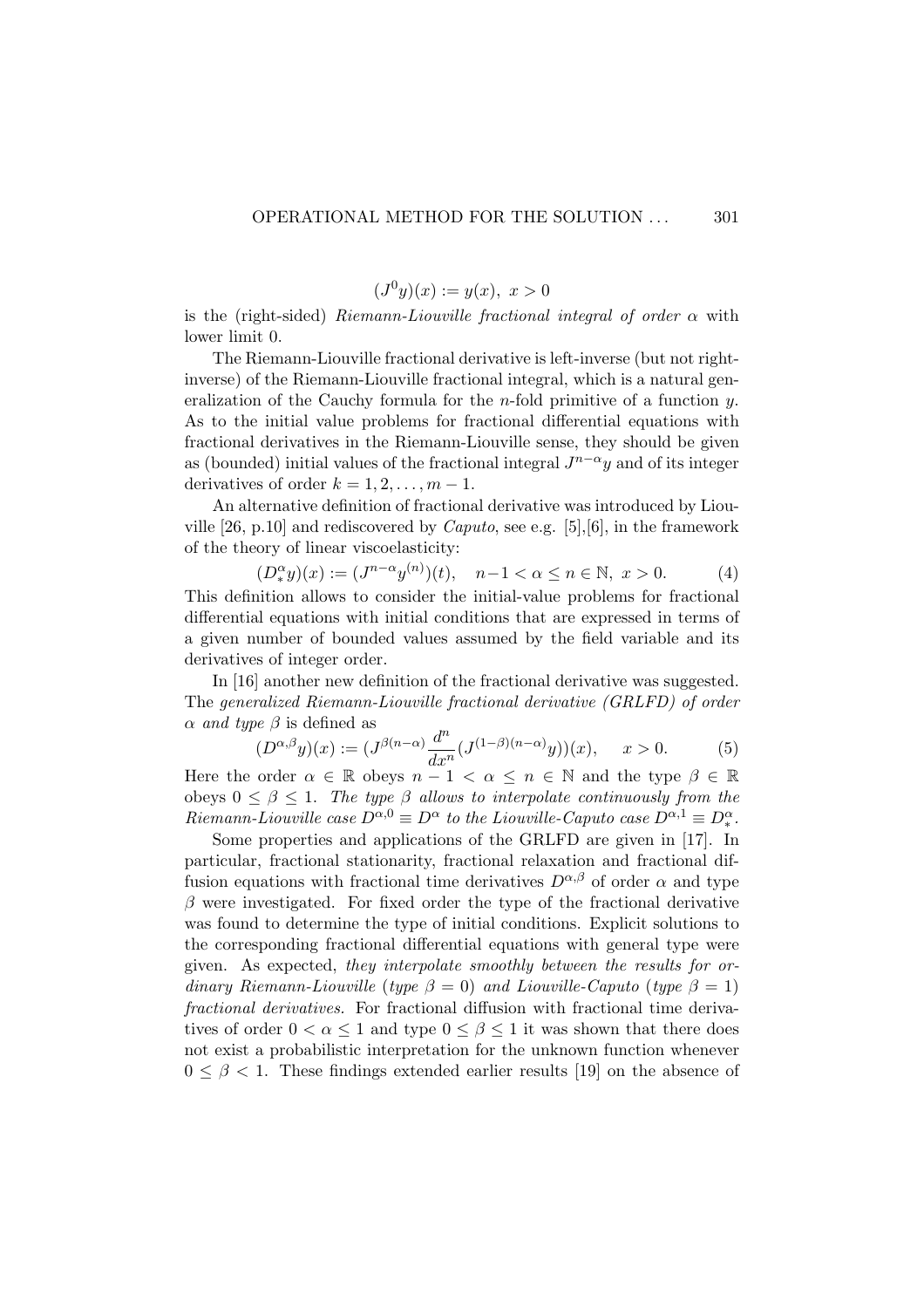a probabilistic interpretation for Riemann-Liouville diffusion (type  $\beta = 0$ ) and disproved claims in the literature according to which the Liouville-Caputo type  $\beta = 1$  is the only type relevant for, or consistent with physical applications. Later GRLFD's appeared also in the theoretical modeling of broadband dielectric relaxation spectroscopy for glasses [20]. More recently, equations involving GRLFD's with constant coefficients were investigated in [42].

In this paper, some basic elements of the operational calculus of the Mikusinski type for GRLFD's are presented with special emphasis on an operational method for solving linear differential equations of fractional order with constant coefficients. The plan of the rest of the paper is as follows. In Section 2, some important properties of the operators  $D^{\alpha,\beta}$  needed for the further discussions are given. Section 3 is devoted to the construction of the operational calculus of the Mikusinski type for GRLFD's. In Section 4, the operational calculus is applied to deduce the solution of the general n-term linear equation with  $D^{\alpha,\beta}$  derivatives of arbitrary  $\alpha,\beta$  and constant coefficients. Special cases of the obtained solutions are presented.

# 2. Some properties of the generalized fractional derivative with types

The Riemann-Liouville, the Liouville-Caputo, and the generalized fractional derivatives  $(2)$ ,  $(4)$ , and  $(5)$ , respectively) are defined as certain compositions of the Riemann-Liouville fractional integral (3) and ordinary derivatives. It is clear that these operators play a decisive role in the development of the corresponding operational calculi and there should be some common elements in the operational calculi for all three fractional derivatives. The operational calculus for the Riemann-Liouville fractional derivative was presented in [8], [11], [15] and the operational calculus for the Liouville-Caputo fractional derivative in [27], [28]. In this section, some theorems from there will be cited without proofs.

We begin by defining the function space  $C_{\gamma}$ ,  $\gamma \in \mathbb{R}$ , which was introduced for the first time by Dimovski in his papers devoted to the operational calculus for the hyper-Bessel differential operator (see e.g. [7]).

DEFINITION 1. A real or complex-valued function  $y$ , is said to belong to the space  $C_{\gamma}$ ,  $\gamma \in \mathbb{R}$ , if there exists a real number p,  $p > \gamma$ , such that

$$
y(t) = t^p y_1(t), \ t > 0
$$

with a function  $y_1 \in C[0,\infty)$ .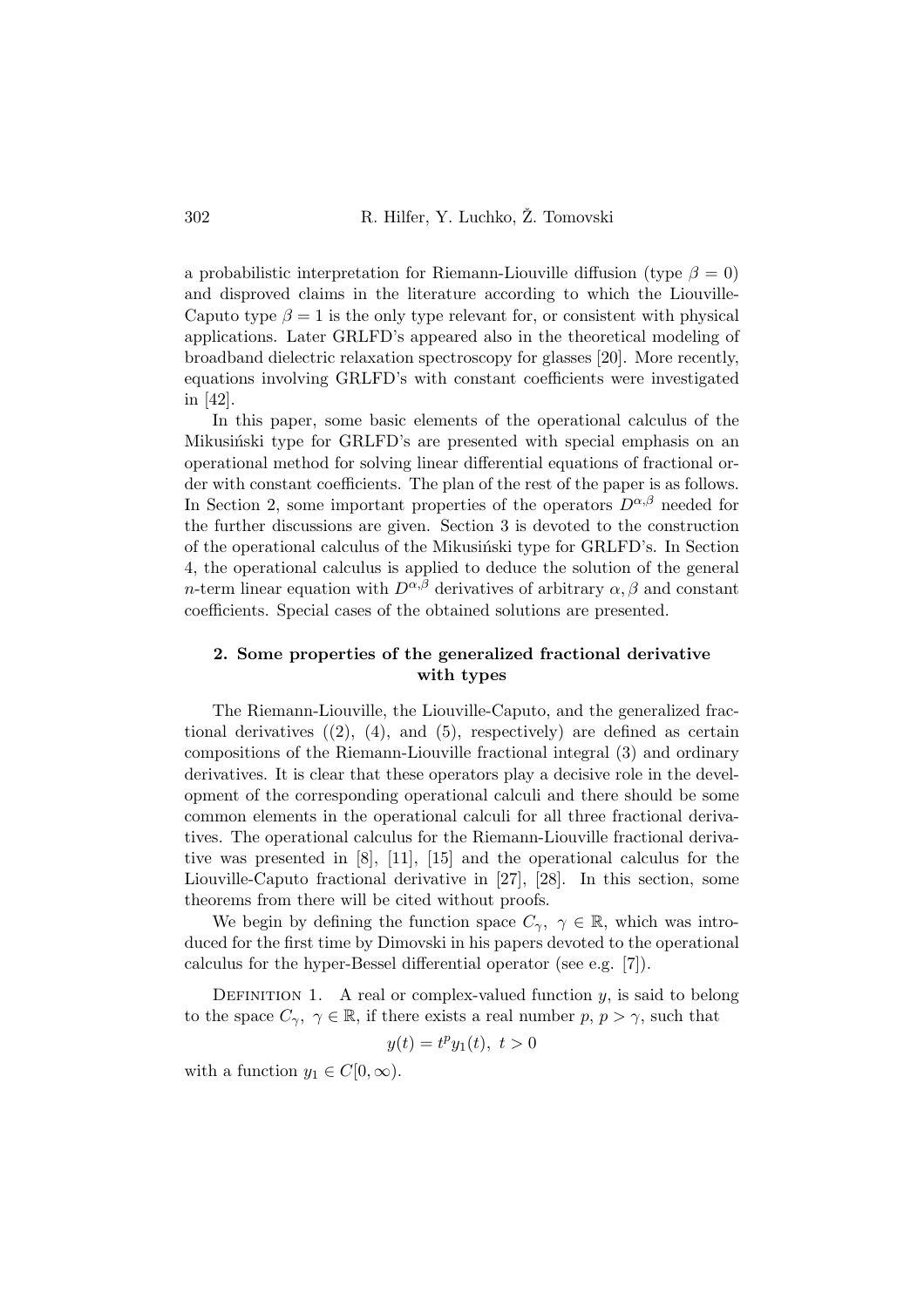Clearly,  $C_{\gamma}$  is a vector space and the set of spaces  $C_{\gamma}$  is ordered by inclusion according to

$$
C_{\gamma} \subset C_{\delta} \Leftrightarrow \gamma \ge \delta. \tag{6}
$$

THEOREM 1. The Riemann-Liouville fractional integral  $J^{\alpha}$ ,  $\alpha \geq 0$ , is a linear map of the space  $C_{\gamma}$ ,  $\gamma \ge -1$ , into itself, that is,

$$
J^{\alpha}: C_{\gamma} \to C_{\alpha+\gamma} \subset C_{\gamma}.
$$

For the proof of the theorem see e.g. [29].

It is well known, that the operator  $J^{\alpha}$ ,  $\alpha > 0$  has a convolution representation in the space  $C_{\gamma}$ ,  $\gamma \geq -1$ :

$$
(J^{\alpha}y)(x) = (h_{\alpha} \circ y)(x), \ h_{\alpha}(x) := x^{\alpha - 1}/\Gamma(\alpha), \quad y \in C_{\gamma}.
$$
 (7)

Here

$$
(g \circ f)(x) = \int_0^x g(x - t) f(t) dt, \ x > 0
$$

is the Laplace convolution. Moreover, the following properties of the Riemann-Liouville fractional integral are well known:

$$
(J^{\delta}J^{\eta}y)(x) = (J^{\eta}J^{\delta}y)(x), y \in C_{\gamma}, \gamma \ge -1, \delta \ge 0, \eta \ge 0.
$$
  

$$
(J^{\delta}J^{\eta}y)(x) = (J^{\delta+\eta}y)(x), y \in C_{\gamma}, \gamma \ge -1, \delta \ge 0, \eta \ge 0.
$$
 (8)

In particular, it follows from (8) that

$$
(\underbrace{J^{\alpha}\ldots J^{\alpha}}_{n}y)(x) = (J^{n\alpha}y)(x), \ y \in C_{\gamma}, \ \gamma \ge -1, \ \alpha \ge 0, \ n \in \mathbb{N}.
$$
 (9)

The GRLFD (5) is not defined on the whole space  $C_{\gamma}$ . Let us introduce a subspace of  $C_{\gamma}$ , which is suitable for dealing with GRLFD's.

DEFINITION 2. A function  $y \in C_{-1}$  is said to be in the space  $\Omega_{-1}^{\mu}$ ,  $\mu \geq$ 0, if  $D^{\alpha,\beta}y \in C_{-1}$  for all  $0 \leq \alpha \leq \mu$ ,  $0 \leq \beta \leq 1$ .

REMARK 1. For  $\beta = 0$ , i.e. for the Riemann-Liouville fractional derivative, the space  $\Omega_{-1}^{\mu}$  from Definition 2 coincides with the function space introduced in [29], [43].

Obviously,  $\Omega_{-1}^{\mu}$  is a vector space and  $\Omega_{-1}^{0} \equiv C_{-1}$ . The space  $\Omega_{-1}^{\mu}$ contains in particular all functions z that can be represented in the form  $z(x) = x^{\gamma}y(x)$  with  $\gamma \geq \mu$  and y being an analytical function on the real half-axis.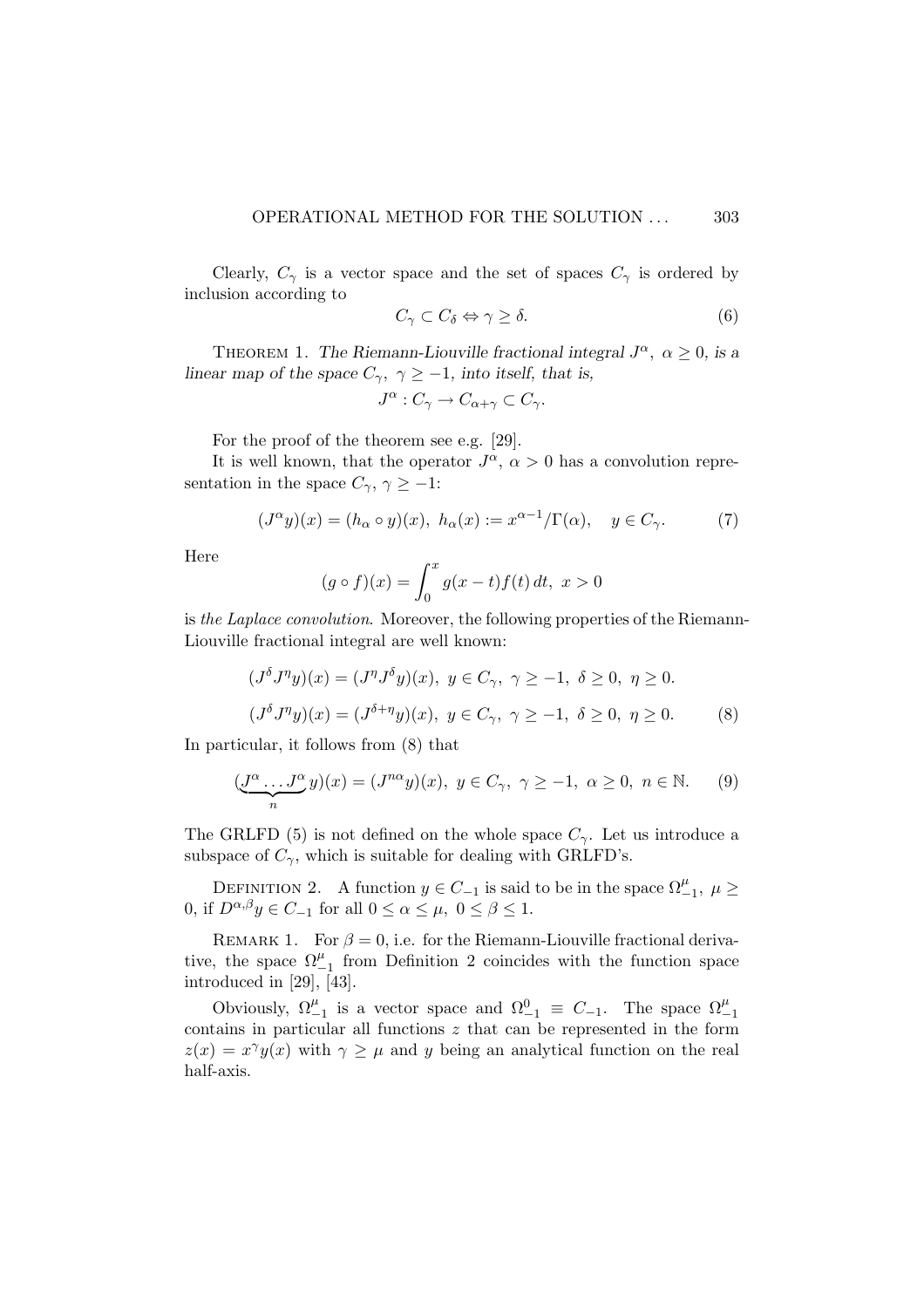The following result plays a very important role for the applications of the operational calculus for  $D^{\alpha,\beta}$  to solution of differential equations with these generalized derivatives.

THEOREM 2. Let  $y \in \Omega_{-1}^{\alpha}$ ,  $n-1 < \alpha \leq n \in \mathbb{N}$ . Then the Riemann-Liouville fractional integral (3) and the generalized fractional derivative (5) are connected by the relation

$$
(J^{\alpha}D^{\alpha,\beta}y)(x) = y(x) - y_{\alpha,\beta}(x), \ x > 0,
$$
\n(10)

where

$$
y_{\alpha,\beta}(x) := \sum_{k=0}^{n-1} \frac{x^{k-n+\alpha-\beta\alpha+\beta n}}{\Gamma(k-n+\alpha-\beta\alpha+\beta n+1)} \lim_{x\to 0+} \frac{d^k}{dx^k} \left(J^{(1-\beta)(n-\alpha)}y\right)(x), \ x > 0.
$$
\n(11)

P r o o f. For  $n-1 < \alpha \leq n \in \mathbb{N}$  and  $0 \leq \beta \leq 1$ , the generalized derivative (5) can be represented as a composition of the Riemann-Liouville fractional integral (3) and the Riemann-Liouville fractional derivative (2) as follows:

$$
(D^{\alpha,\beta}y)(x) = (J^{\beta(n-\alpha)}\frac{d^n}{dx^n}(J^{(1-\beta)(n-\alpha)}y))(x) = (J^{\beta(n-\alpha)}D^{\alpha+\beta n-\alpha\beta}y)(x).
$$
\n(12)

Using the formula (8) we get now

$$
(J^{\alpha}D^{\alpha,\beta}y)(x) = (J^{\alpha}J^{\beta(n-\alpha)}D^{\alpha+\beta n-\alpha\beta}y)(x) = (J^{\alpha+\beta n-\alpha\beta}D^{\alpha+\beta n-\alpha\beta}y)(x).
$$

The formula (10) follows now from the known formula for the composition of the Riemann-Liouville fractional integral and the Riemann-Liouville fractional derivative (see e.g. [29], [43]).

## 3. Operational calculus for fractional derivatives with types

The formula (10) shows that the generalized derivative of order  $\alpha$  and type  $\beta$  always corresponds to the Riemann-Liouville fractional integral of order  $\alpha$ . The type  $\beta$  influences the form of the initial conditions that should appear while formulating the initial-value problems for the differential equations. That is why the main part of the operational calculus for  $D^{\alpha,\beta}$  follows the lines of the construction of the operational calculus for the Riemann-Liouville or for the Liouville-Caputo fractional derivatives presented in [11], [27]–[30], [43].

As in the case of Mikusinski's type operational calculus for the Riemann-Liouville or for the Liouville-Caputo fractional derivatives, we have the following theorem: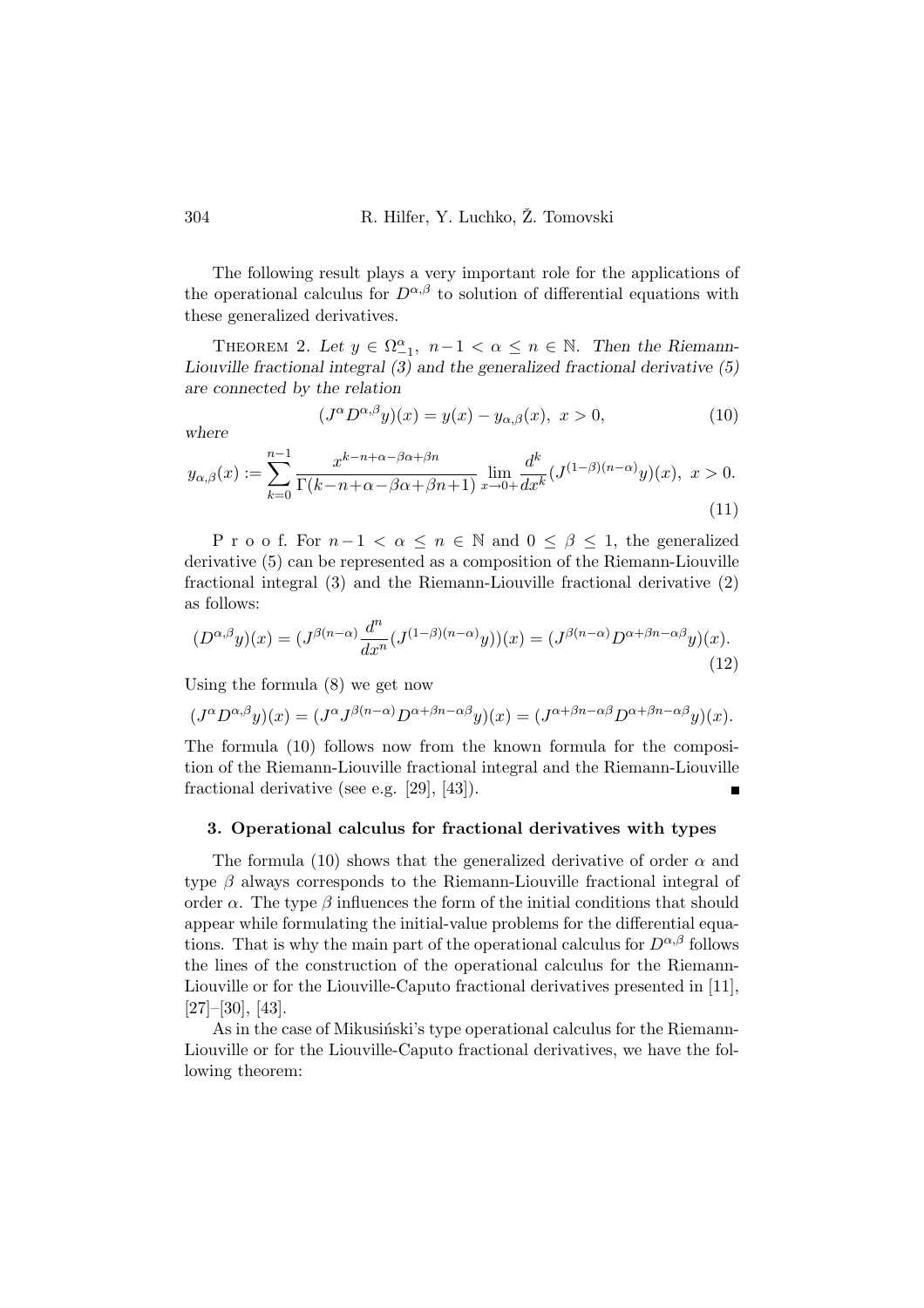THEOREM 3. The space  $C_{-1}$  with the operations of the Laplace convolution ∘ and ordinary addition becomes a commutative ring  $(C_{-1}, \circ, +)$ without divisors of zero.

This ring can be extended to the field  $\mathcal{M}_{-1}$  of convolution quotients by following the lines of the classical Mikusinski operational calculus  $[35]$ :

$$
\mathcal{M}_{-1} := C_{-1} \times (C_{-1} \setminus \{0\}) / \sim,
$$

where the equivalence relation  $(\sim)$  is defined, as usual, by

$$
(f,g) \sim (f_1,g_1) \Leftrightarrow (f \circ g_1)(t) = (g \circ f_1)(t).
$$

For the sake of convenience, the elements of the field  $\mathcal{M}_{-1}$  can be formally considered as convolution quotients  $f/g$ . The operations of addition and multiplication are then defined in  $\mathcal{M}_{-1}$  as usual:

$$
\frac{f}{g} + \frac{f_1}{g_1} := \frac{f \circ g_1 + g \circ f_1}{g \circ g_1} \tag{13}
$$

and f

$$
\frac{f}{g} \cdot \frac{f_1}{g_1} := \frac{f \circ f_1}{g \circ g_1}.
$$
\n(14)

THEOREM 4. The space  $\mathcal{M}_{-1}$  with the operations of addition (13) and multiplication (14) becomes a commutative field  $(\mathcal{M}_{-1}, \cdot, +)$ .

The ring  $C_{-1}$  can be embedded into the field  $\mathcal{M}_{-1}$  by the map  $(\alpha > 0)$ :

$$
f\mapsto \frac{h_\alpha\circ f}{h_\alpha}\,,
$$

with, by (7),  $h_{\alpha}(x) = x^{\alpha - 1}/\Gamma(\alpha)$ .

In the field  $\mathcal{M}_{-1}$ , the operation of multiplication with a scalar  $\lambda$  from the field  $\bf{R}$  (or  $\bf{C}$ ) can be defined by the relation

$$
\lambda \frac{f}{g}:=\frac{\lambda f}{g},\ \frac{f}{g}\in \mathcal{M}_{-1}.
$$

Because the space  $C_{-1}$  is a vector space, the space  $\mathcal{M}_{-1}$  can be shown to be a vector space, too. Since the constant function  $f(x) \equiv \lambda, x > 0$  belongs to the space  $C_{-1}$ , we have to distinguish the operation of multiplication with a scalar in the vector space  $\mathcal{M}_{-1}$  and the operation of multiplication with a constant function in the field  $\mathcal{M}_{-1}$ . In this last case we get

$$
\{\lambda\} \cdot \frac{f}{g} = \frac{\lambda h_{\alpha+1}}{h_{\alpha}} \cdot \frac{f}{g} = \{1\} \cdot \frac{\lambda f}{g} \,. \tag{15}
$$

Whereas the space  $C_{-1}$  consists of the conventional functions, the majority of the elements of the field  $\mathcal{M}_{-1}$  are not reduced to the functions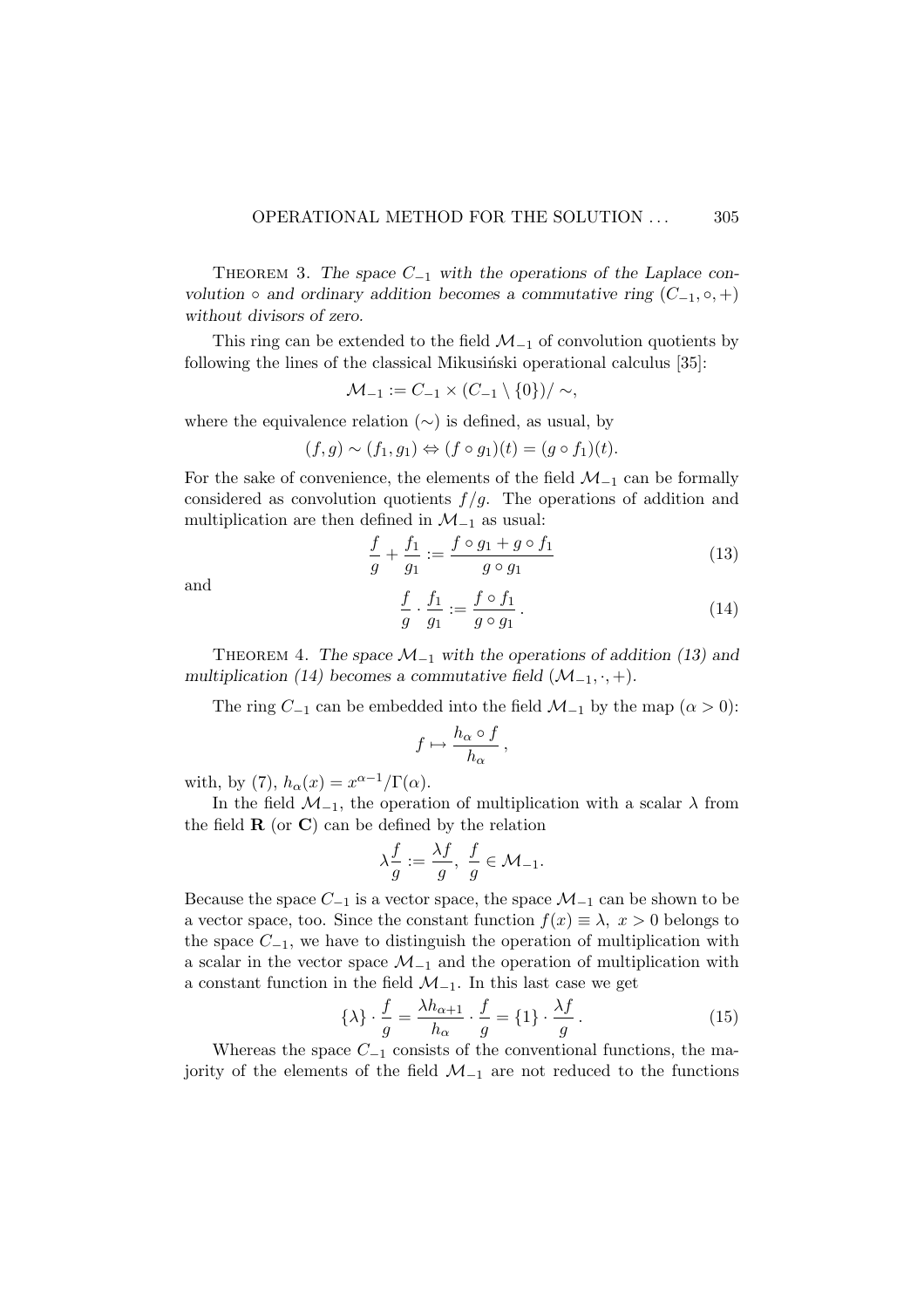from the ring  $C_{-1}$  and, consequently, can be considered to be the generalized functions or the so called hyperfunctions. In particular, let us consider the element  $I = \frac{h_{\alpha}}{h}$  $\frac{h_{\alpha}}{h_{\alpha}}$  of the field  $\mathcal{M}_{-1}$  that is the identity of this field with respect to the operation of multiplication:

$$
I \cdot \frac{f}{g} = \frac{h_{\alpha} \circ f}{h_{\alpha} \circ g} = \frac{f}{g}.
$$

The last formula shows that the identity element I of the field  $\mathcal{M}_{-1}$  plays the role of the Dirac  $\delta$ -function in the conventional theory of the generalized functions.

Another hyperfunction, i.e. an element of the field  $\mathcal{M}_{-1}$  that cannot be represented as a conventional function from the space  $C_{-1}$  that will play an important role in the applications of the operational calculus for the generalized fractional derivative is given by

DEFINITION 3. The algebraic inverse of the Riemann-Liouville fractional integral operator  $J^{\alpha}$  is said to be the element  $S_{\alpha}$  of the field  $\mathcal{M}_{-1}$ , which is reciprocal to the element  $h_{\alpha}$  in the field  $\mathcal{M}_{-1}$ , that is,

$$
S_{\alpha} = \frac{I}{h_{\alpha}} \equiv \frac{h_{\alpha}}{h_{\alpha} \circ h_{\alpha}} \equiv \frac{h_{\alpha}}{h_{2\alpha}},\tag{16}
$$

where (and in what follows)  $I = \frac{h_{\alpha}}{h}$  $\frac{h_{\alpha}}{h_{\alpha}}$  denotes the identity element of the field  $\mathcal{M}_{-1}$  with respect to the operation of multiplication.

The Riemann-Liouville fractional integral  $J^{\alpha}$  can be represented as a multiplication (convolution) in the ring  $C_{-1}$  (with the function  $h_{\alpha}$ , see (7)). Since the ring  $C_{-1}$  is embedded into the field  $\mathcal{M}_{-1}$  of convolution quotients, this fact can be rewritten as follows:

$$
(J^{\alpha}y)(x) = \frac{I}{S_{\alpha}} \cdot y. \tag{17}
$$

As to the generalized fractional derivative  $D^{\alpha,\beta}$ , there exists no convolution representation in the ring  $C_{-1}$  for it, but it is reduced to the operator of multiplication in the field  $\mathcal{M}_{-1}$ .

THEOREM 5. Let a function y be from the space  $\Omega_{-1}^{\alpha}$ ,  $n-1 < \alpha \leq n$ ,  $n \in \mathbb{N}$ . Then the generalized fractional derivative  $D^{\alpha,\beta}y$  can be represented as multiplication in the field  $\mathcal{M}_{-1}$  of convolution quotients:

$$
(D^{\alpha,\beta}y)(x) = S_{\alpha} \cdot y - S_{\alpha} \cdot y_{\alpha,\beta}, \qquad (18)
$$

$$
y_{\alpha,\beta}(x) := \sum_{k=0}^{n-1} \frac{x^{k-n+\alpha-\beta\alpha+\beta n}}{\Gamma(k-n+\alpha-\beta\alpha+\beta n+1)} \lim_{x\to 0+} \frac{d^k}{dx^k} (J^{(1-\beta)(n-\alpha)}y)(x), \ x > 0.
$$
\n(19)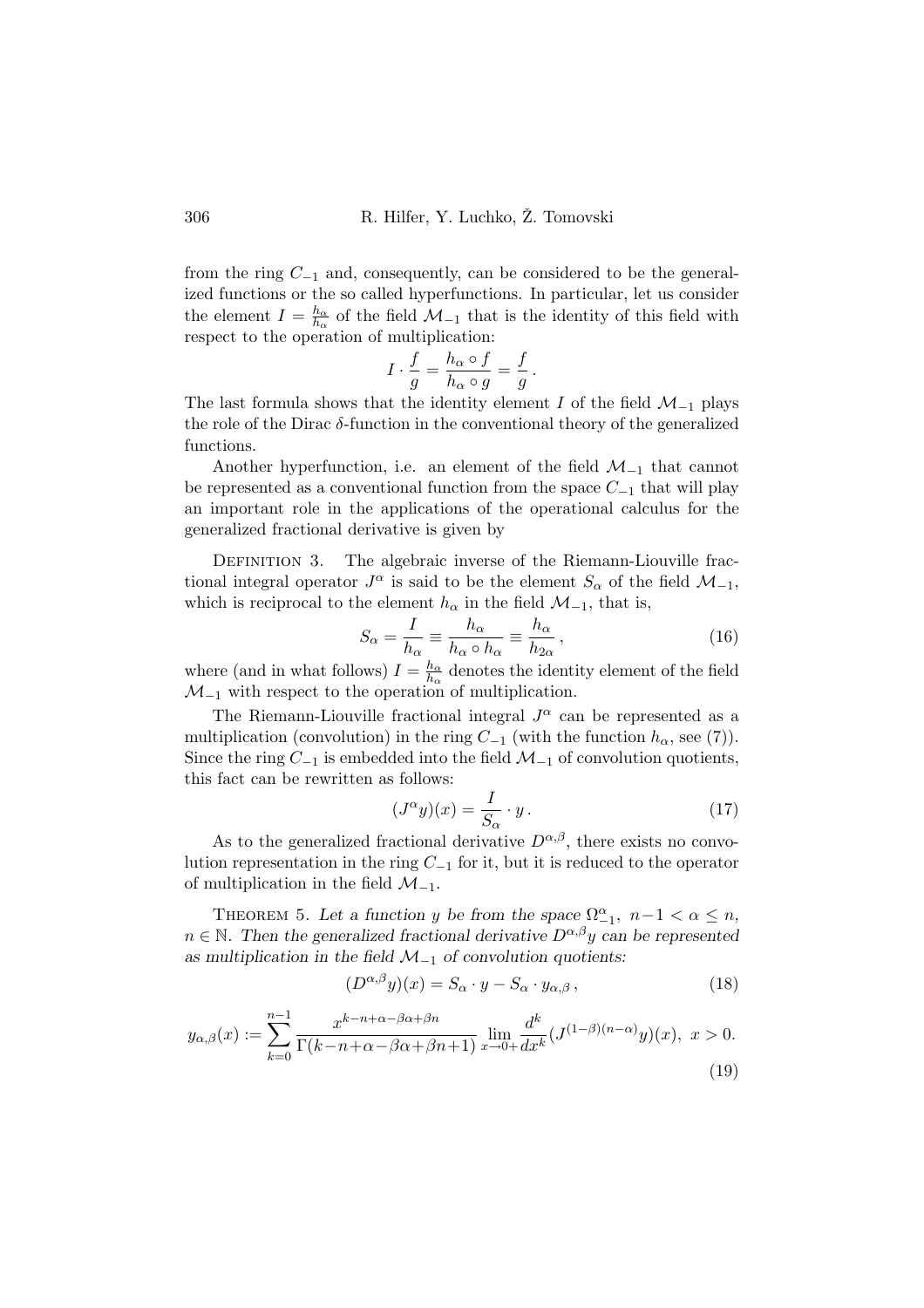P r o o f. To prove the formula (18), we just use the embedding of the ring  $C_{-1}$  into the field  $\mathcal{M}_{-1}$  and then multiply the relation (10) with the algebraic inverse of the Riemann-Liouville fractional integral operator - the element  $S_{\alpha}$ . The obtained relation is exactly the formula (18).

Using Theorem 5, the differential equations with GRLFD's can be reduced to algebraic equations in the field  $\mathcal{M}_{-1}$  of convolution quotients. These equations can be solved by following the standard techniques. The obtained solutions belong then to the field  $\mathcal{M}_{-1}$ , i.e. are the hyperfunctions and not the conventional functions. The application of other methods to solution of the same equations (say, the Laplace transform method) teaches us that in many cases the solutions of the differential equations with GRLFD's are still conventional functions, i.e. we have to look for mechanisms to represent some suitable hyperfunctions in terms of conventional functions. To do so, let us first define some power functions in the field  $\mathcal{M}_{-1}$ .

Formula (9) means that for  $\alpha > 0$ ,  $n \in \mathbb{N}$ 

$$
h^n_{\alpha}(x) := \underbrace{h_{\alpha} \circ \ldots \circ h_{\alpha}}_{n} = h_{n\alpha}(x).
$$

This relation can be extended to an arbitrary positive real power exponent:

$$
h_{\alpha}^{\lambda}(x) := h_{\lambda\alpha}(x), \ \lambda > 0. \tag{20}
$$

For any  $\lambda > 0$ , the inclusion  $h_{\alpha}^{\lambda} \in C_{-1}$  holds true and the following relations can be easily proved  $(\beta > 0, \gamma > 0)$ :

$$
h_{\alpha}^{\beta} \circ h_{\alpha}^{\gamma} = h_{\alpha\beta} \circ h_{\alpha\gamma} = h_{(\beta+\gamma)\alpha} = h_{\alpha}^{\beta+\gamma},\tag{21}
$$

$$
h_{\alpha_1}^{\beta} = h_{\alpha_2}^{\gamma} \Leftrightarrow \alpha_1 \beta = \alpha_2 \gamma. \tag{22}
$$

The above relations motivate the following definition of a power function of the element  $S_{\alpha}$  with an arbitrary real power exponent  $\lambda$ :

$$
S_{\alpha}^{\lambda} = \begin{cases} h_{\alpha}^{-\lambda}, & \lambda < 0, \\ I, & \lambda = 0, \\ \frac{I}{h_{\alpha}^{\lambda}}, & \lambda > 0. \end{cases}
$$
 (23)

For any  $\alpha, \beta \in \mathbb{R}$ , it follows from this definition and the relations (21) and (22) that

$$
S_{\alpha}^{\beta} \cdot S_{\alpha}^{\gamma} = S_{\alpha}^{\beta + \gamma},\tag{24}
$$

$$
S_{\alpha_1}^{\beta} = S_{\alpha_2}^{\gamma} \iff \alpha_1 \beta = \alpha_2 \gamma. \tag{25}
$$

For the application of the operational calculus to solution of differential equations with GRLFD's it is important to identify those hyperfunctions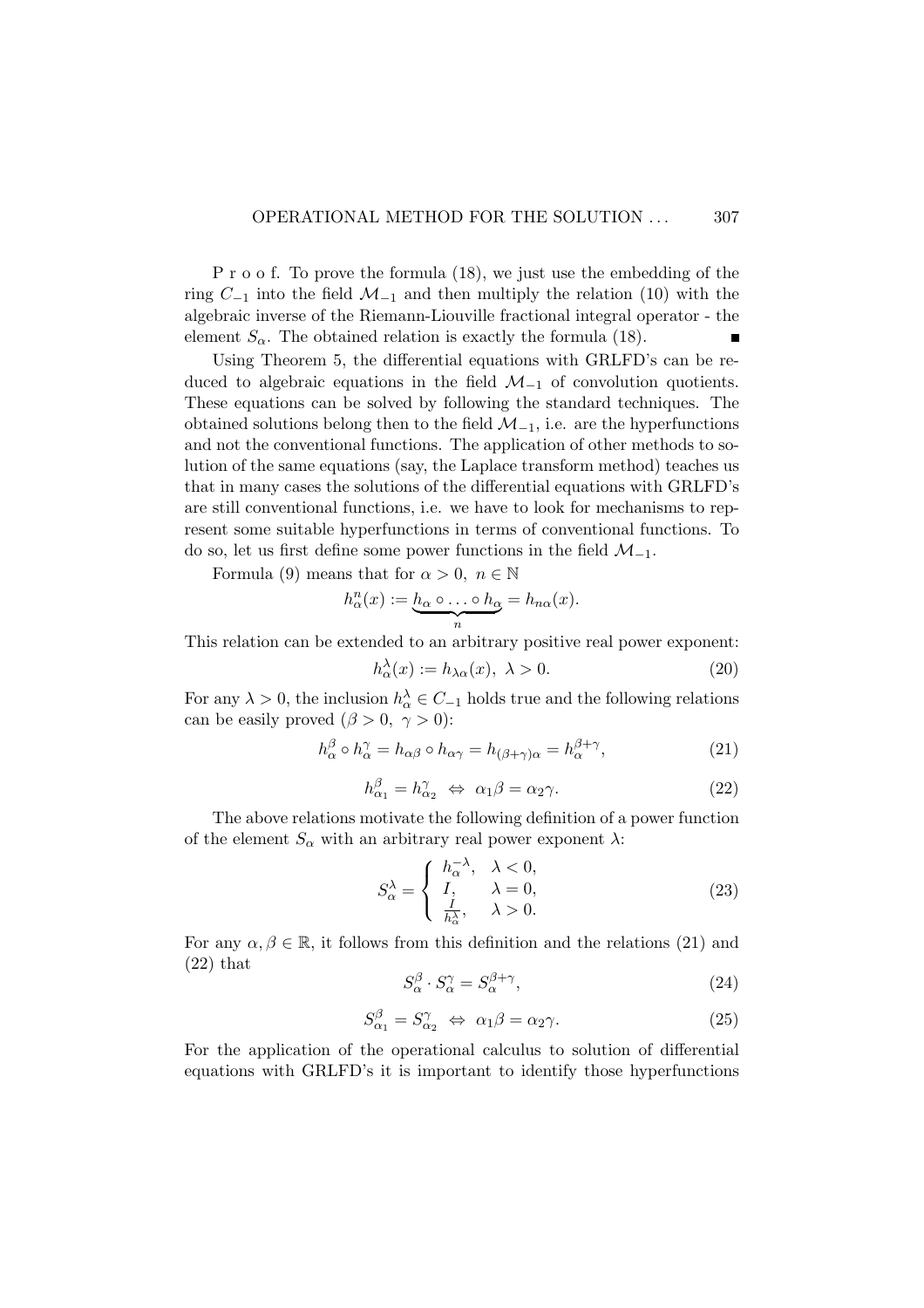from the field  $\mathcal{M}_{-1}$ , which can be represented by conventional functions, i.e. as the elements of the ring  $C_{-1}$ . One useful class of such representations is given by the following theorem (see e.g.  $[15]$ ,  $[27]$ ,  $[28]$ ):

THEOREM 6. Let the multiple power series

$$
\sum_{i_1,\dots,i_n=0}^{\infty} a_{i_1,\dots,i_n} z_1^{i_1} \times \dots \times z_n^{i_n}, \quad z_1,\dots,z_n \in \mathbb{C}, \ a_{i_1,\dots,i_n} \in \mathbb{C}
$$

be convergent at a point  $z_0 = (z_{10}, \ldots, z_{n0})$  with all  $z_{k0} \neq 0, k = 1, \ldots, n$ . Then the hyperfunction

$$
z(S_{\alpha}) := S_{\alpha}^{-\beta} \sum_{i_1,\dots,i_n=0}^{\infty} a_{i_1,\dots,i_n} (S_{\alpha}^{-\alpha_1})^{i_1} \times \dots \times (S_{\alpha}^{-\alpha_n})^{i_n}
$$

with  $\beta > 0$ ,  $\alpha_i > 0$ ,  $i = 1, ..., n$  can be represented as an element of the ring  $C_{-1}$ :

$$
z(S_{\alpha}) = \sum_{i_1,\dots,i_n=0}^{\infty} a_{i_1,\dots,i_n} h_{(\beta+\alpha_1 i_1+\dots+\alpha_n i_n)\alpha}(x),
$$

where  $h_{\alpha}(x)$  is given by (7).

The proof of the theorem can be found in [15]. Theorem 6 is a source of a number of important operational relations (for more operational relations we refer to [11], [15], and [29]). In the discussions below the relation

$$
\frac{I}{S_{\alpha} - \rho} = x^{\alpha - 1} E_{\alpha, \alpha} (\rho x^{\alpha}), \qquad (26)
$$

with  $\rho \in \mathbb{R}$  (or  $\rho \in \mathbb{C}$ ) plays an important role. Here  $E_{\alpha,\beta}$  is the *generalized* Mittag-Leffler function defined by (see [10, Vol.3])

$$
E_{\alpha,\beta}(z) := \sum_{k=0}^{\infty} \frac{z^k}{\Gamma(\alpha k + \beta)}, \quad \alpha > 0, \ |z| < \infty.
$$

Equation (26) can formally be obtained from the geometric series as

$$
\frac{I}{S_{\alpha}-\rho} = \frac{I}{\frac{I}{h_{\alpha}}-\rho} = \frac{h_{\alpha}}{I-\rho h_{\alpha}} = \sum_{k=0}^{\infty} \rho^k h_{\alpha}^{k+1} = \sum_{k=0}^{\infty} \frac{\rho^k x^{(k+1)\alpha-1}}{\Gamma(\alpha k + \alpha)} = x^{\alpha-1} E_{\alpha,\alpha}(\rho x^{\alpha}).
$$

The m-fold convolution of the right-hand side of the relation  $(26)$  gives the following operational relation:

$$
\frac{I}{(S_{\alpha} - \rho)^{m}} = x^{\alpha m - 1} E^{m}_{\alpha, m\alpha}(\rho x^{\alpha}), \ m \in \mathbb{N},
$$
\n(27)

where

$$
E_{\alpha,\beta}^m(z) := \sum_{k=0}^{\infty} \frac{(m)_k z^k}{k! \Gamma(\alpha k + \beta)}, \ \alpha > 0, \ |z| < \infty, \ (m)_k = \prod_{i=0}^{k-1} (m+i),
$$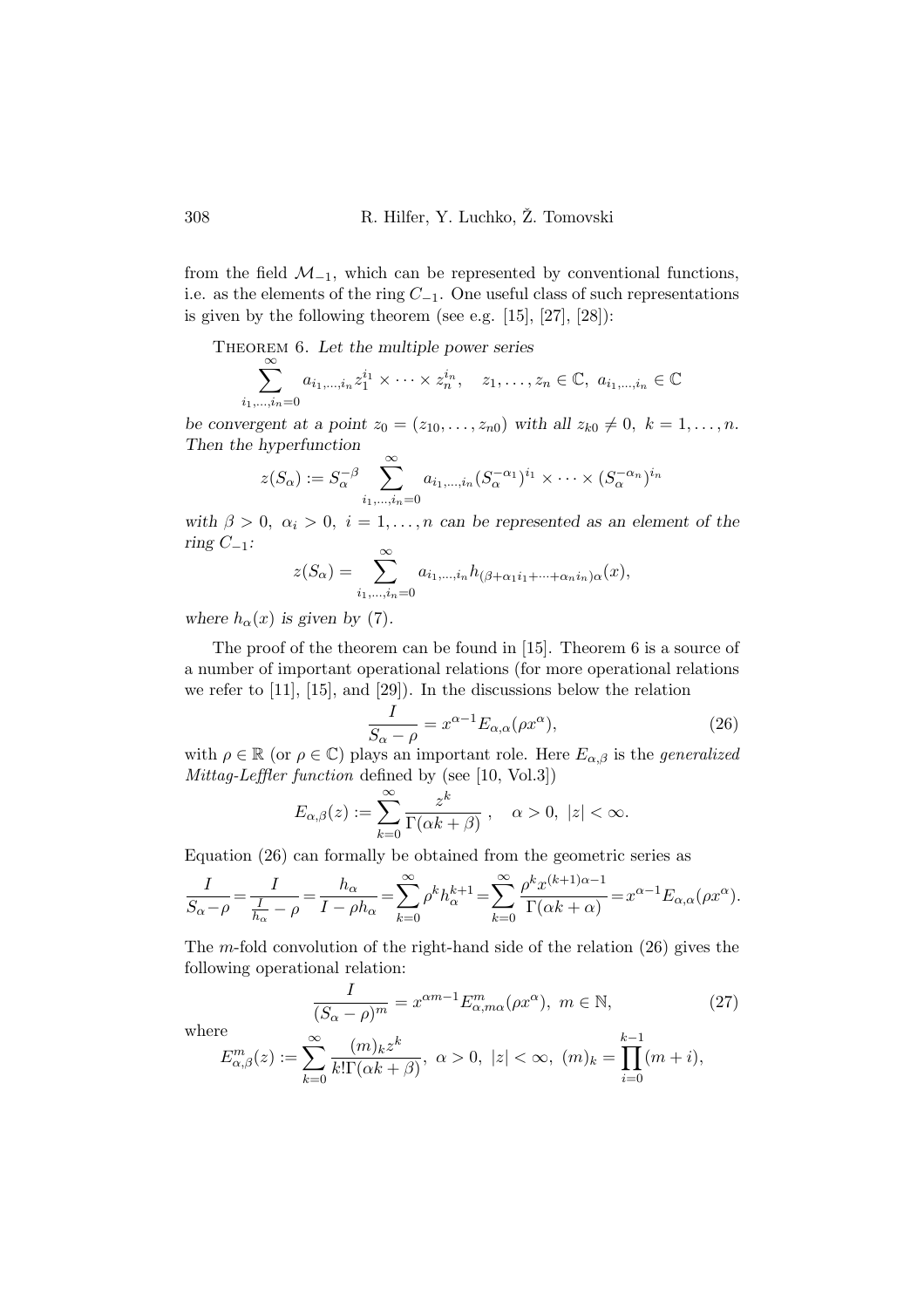is a function introduced in [40] (see also [23]).

Let  $\beta > 0$ ,  $\alpha_i > 0$ ,  $i = 1, \ldots, n$ . Then

$$
\frac{S_{\alpha}^{-\beta}}{I - \sum_{i=1}^{n} \lambda_{i} S_{\alpha}^{-\alpha_{i}}} = x^{\beta \alpha - 1} E_{(\alpha_{1} \alpha, \dots, \alpha_{n} \alpha), \beta \alpha} (\lambda_{1} x^{\alpha_{1} \alpha}, \dots, \lambda_{n} x^{\alpha_{n} \alpha})
$$
(28)

with the Mittag-Leffler function

$$
E_{(a_1,...,a_n),b}(z_1,...,z_n) := \sum_{k=0}^{\infty} \sum_{\substack{l_1+\cdots+l_n=k\\l_1\geq 0,\ldots,l_n\geq 0}} (k;l_1,\ldots,l_n) \frac{\prod_{i=1}^n z_i^{l_i}}{\Gamma(b+\sum_{i=1}^n a_i l_i)} \tag{29}
$$

and the multinomial coefficients

$$
(k;l_1,\ldots,l_n):=\frac{k!}{l_1!\times\cdots\times l_n!}.
$$

REMARK 2. In  $[27]$ , the function  $(29)$  was called the "multivariate" Mittag-Leffler function". Because of the close relation of this function to the multinomial expansion and the multinomial coefficients, we find it more appropriate to call it the "multinomial Mittag-Leffler function".

## 4. Fractional differential equations with types

In this section, the constructed operational calculus is applied to solve linear fractional differential equations with generalized derivatives and constant coefficients.

First, some simple fractional differential equations are considered. We begin with the initial value problem  $(n-1 < \alpha \leq n, n \in \mathbb{N}, 0 \leq \beta \leq 1, \lambda \in \mathbb{R})$ 

$$
\begin{cases}\n(D^{\alpha,\beta}y)(x) - \lambda y(x) = g(x), \\
\lim_{x \to 0+} \frac{d^k}{dx^k} (J^{(1-\beta)(n-\alpha)}y)(x) = c_k \in \mathbb{R}, \quad k = 0, \dots, n-1.\n\end{cases}
$$
\n(30)

The function g is assumed to lie in  $C_{-1}$  and the unknown function y is to be determined in the space  $\Omega_{-1}^{\alpha}$ .

Making use of the relation (18), the initial value problem (30) can be reduced to the following algebraic equation in the field  $\mathcal{M}_{-1}$  of convolution quotients:

$$
S_{\alpha} \cdot y - \lambda y = S_{\alpha} \cdot y_{\alpha, \beta} + g,
$$

$$
y_{\alpha,\beta}(x) = \sum_{k=0}^{n-1} c_k \frac{x^{k-n+\alpha-\beta\alpha+\beta n}}{\Gamma(k-n+\alpha-\beta\alpha+\beta n+1)}.
$$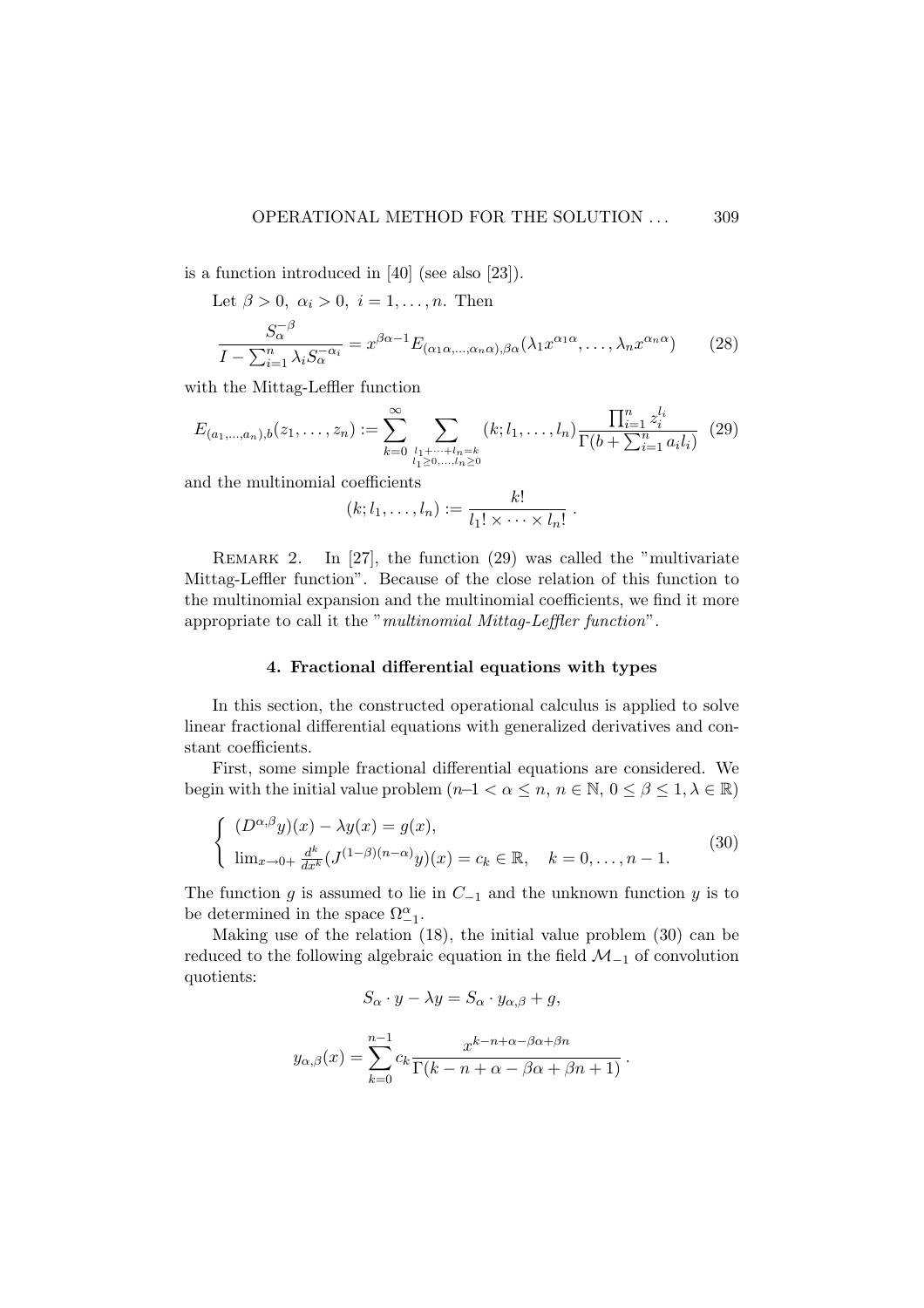This linear equation can be easily solved in the field  $\mathcal{M}_{-1}$ :

$$
y = y_g + y_h = \frac{I}{S_{\alpha} - \lambda} \cdot g + \frac{S_{\alpha}}{S_{\alpha} - \lambda} \cdot y_{\alpha, \beta}.
$$
 (31)

The right-hand side of this relation can be interpreted as a function from the space  $\Omega_{-1}^{\alpha}$ , i.e., as a classical solution of the initial value problem (30).

It follows from the operational relation (26) and the embedding of the ring  $C_{-1}$  into the field  $\mathcal{M}_{-1}$ , that the first term in the formula (31),  $y_g$ (solution of the inhomogeneous fractional differential equation (30) with

zero initial conditions), can be represented in the form  
\n
$$
y_g(x) = \int_0^x (x - t)^{\alpha - 1} E_{\alpha,\alpha}(\lambda(x - t)^{\alpha}) g(t) dt.
$$
\n(32)

As to the second term,  $y_h$ , in (31) it is a solution of the homogeneous fractional differential equation (30) with the given initial conditions and we have

$$
y_h(x) = \sum_{k=0}^{n-1} c_k u_k(x), \ u_k(x) = \frac{S_\alpha}{S_\alpha - \lambda} \cdot \left\{ \frac{x^{k-n+\alpha-\beta\alpha+\beta n}}{\Gamma(k-n+\alpha-\beta\alpha+\beta n+1)} \right\}.
$$
\n(33)

(33) Making use of the relation

$$
\frac{x^{k-n+\alpha-\beta\alpha+\beta n}}{\Gamma(k-n+\alpha-\beta\alpha+\beta n+1)} = h_{k-n+\alpha-\beta\alpha+\beta n+1}(x)
$$

$$
= h^{\alpha}_{(k-n+\alpha-\beta\alpha+\beta n+1)/\alpha}(x) = \frac{I}{S_{\alpha}^{(k-n+\alpha-\beta\alpha+\beta n+1)/\alpha}}, \qquad (34)
$$

the formula (24), and the operational relation (28), we get the representation of the functions  $u_k(x)$ ,  $k = 0, \ldots, n-1$  in terms of the generalized Mittag-Leffler function:

$$
u_k(x) = \frac{S_{\alpha}}{S_{\alpha} - \lambda} \cdot \left\{ \frac{x^{k-n+\alpha-\beta\alpha+\beta n}}{\Gamma(k-n+\alpha-\beta\alpha+\beta n+1)} \right\}
$$

$$
= \frac{S_{\alpha}^{-(k-n+\alpha-\beta\alpha+\beta n+1)/\alpha}}{I - \lambda S_{\alpha}^{-1}} = x^{k-(1-\beta)(n-\alpha)} E_{\alpha,k+1-(1-\beta)(n-\alpha)}(\lambda x^{\alpha}).
$$

For  $n = 1$  this solution was first given in [17]. Putting now the two parts of the solution together, we get the final form of the solution of the initial-value problem (30):

$$
y(x) = y_g(x) + y_h(x) = \int_0^x (x - t)^{\alpha - 1} E_{\alpha, \alpha}(\lambda (x - t)^{\alpha}) g(t) dt
$$
 (35)  
+ 
$$
\sum_{k=0}^{n-1} c_k x^{k - (1 - \beta)(n - \alpha)} E_{\alpha, k + 1 - (1 - \beta)(n - \alpha)}(\lambda x^{\alpha}).
$$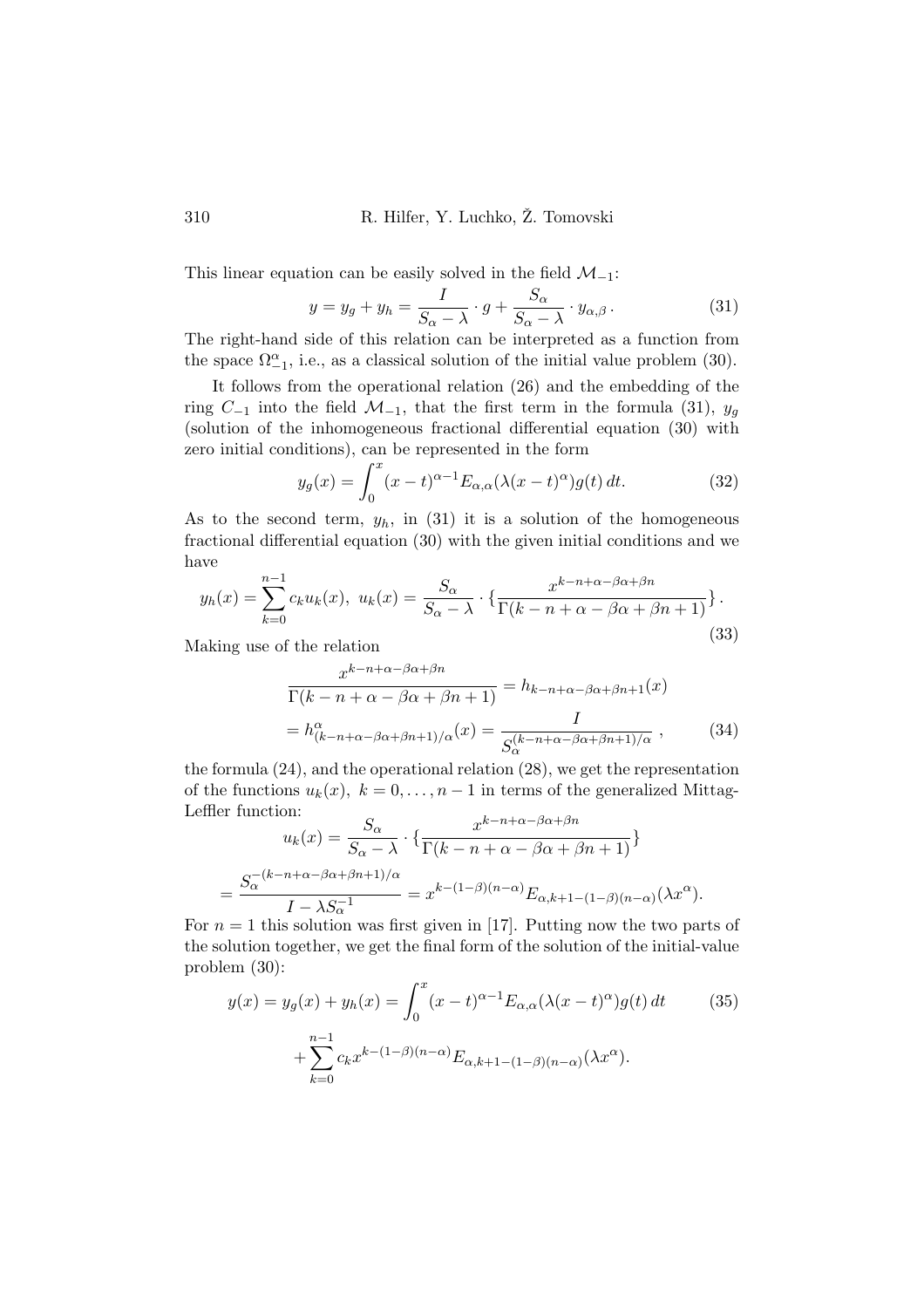The proof of the fact, that the solution y belongs to the space  $\Omega_{-1}^{\alpha}$  is straightforward (see [28]), and we omit it here.

Whereas the solution of the inhomogeneous fractional differential equation (30) with zero initial conditions - the function  $y_q$  - only depends on the order  $\alpha$  of the derivative, the solution of the homogeneous equation - the function  $y_h$  - differs for different values of the type  $\beta$  of the derivative. In particular, the part  $y_h$  of the solution takes the form  $m-1$ 

$$
y_h(x) = \sum_{k=0}^{n-1} c_k u_k(x), \ u_k(x) = x^k E_{\alpha, k+1}(\lambda x^{\alpha})
$$

and

$$
y_h(x) = \sum_{k=0}^{n-1} c_k u_k(x), \ u_k(x) = x^{k-n+\alpha} E_{\alpha, k+1-n+\alpha}(\lambda x^{\alpha})
$$

for the Liouville-Caputo fractional derivative ( $\beta = 1$ ) and for the Riemann-Liouville fractional derivative  $(\beta = 0)$ , respectively.

Next, we consider the linear differential equation

$$
\sum_{i=1}^{n} \lambda_i \left( D^{\alpha_i, \beta_i} y \right) (x) - \lambda y (x) = g (x) \tag{36}
$$

with the initial conditions

$$
\lim_{x \to 0+} \frac{d^k}{dx^k} (J^{(1-\beta_i)(n-\alpha_i)}y)(x) = c_k \in \mathbb{R},
$$
\n(37)

where  $i = 1, 2, ..., n$ ;  $k = 0, ..., n-1$ ,  $n-1 < \alpha_i \leq n$ ,  $n \in \mathbb{N}$ ;  $0 \leq \beta_i \leq 1$ ;  $\lambda, \lambda_i \in$ R and the ordering  $\alpha_1 > \alpha_2 > ... > \alpha_n > 0$  is assumed without loss of generality. Then the following algebraic equation in the field  $\mathcal{M}_{-1}$  of convolution quotients is obtained

$$
\sum_{i=1}^{n} \lambda_i \left( S^{\alpha_i} y - S^{\alpha_i} y_{\alpha_i, \beta_i} \right) - \lambda y = g. \tag{38}
$$

This linear equation can be easy solved in the field  $\mathcal{M}_{-1}$ :

$$
y = y_g + y_h = \frac{I}{\sum_{i=1}^n \lambda_i S^{\alpha_i} - \lambda} \cdot g + \sum_{j=1}^n \frac{\lambda_j S^{\alpha_j}}{\sum_{i=1}^n \lambda_i S^{\alpha_i} - \lambda} \cdot y_{\alpha_j, \beta_j},
$$
(39)

where

$$
y_{\alpha_j,\beta_j} = \sum_{k=0}^{n-1} c_k \frac{x^{k-n+\alpha_j-\beta_j\alpha_j+\beta_jn}}{\Gamma(k-n+\alpha_j-\beta_j\alpha_j+\beta_jn+1)}.
$$
 (40)

From (28) we get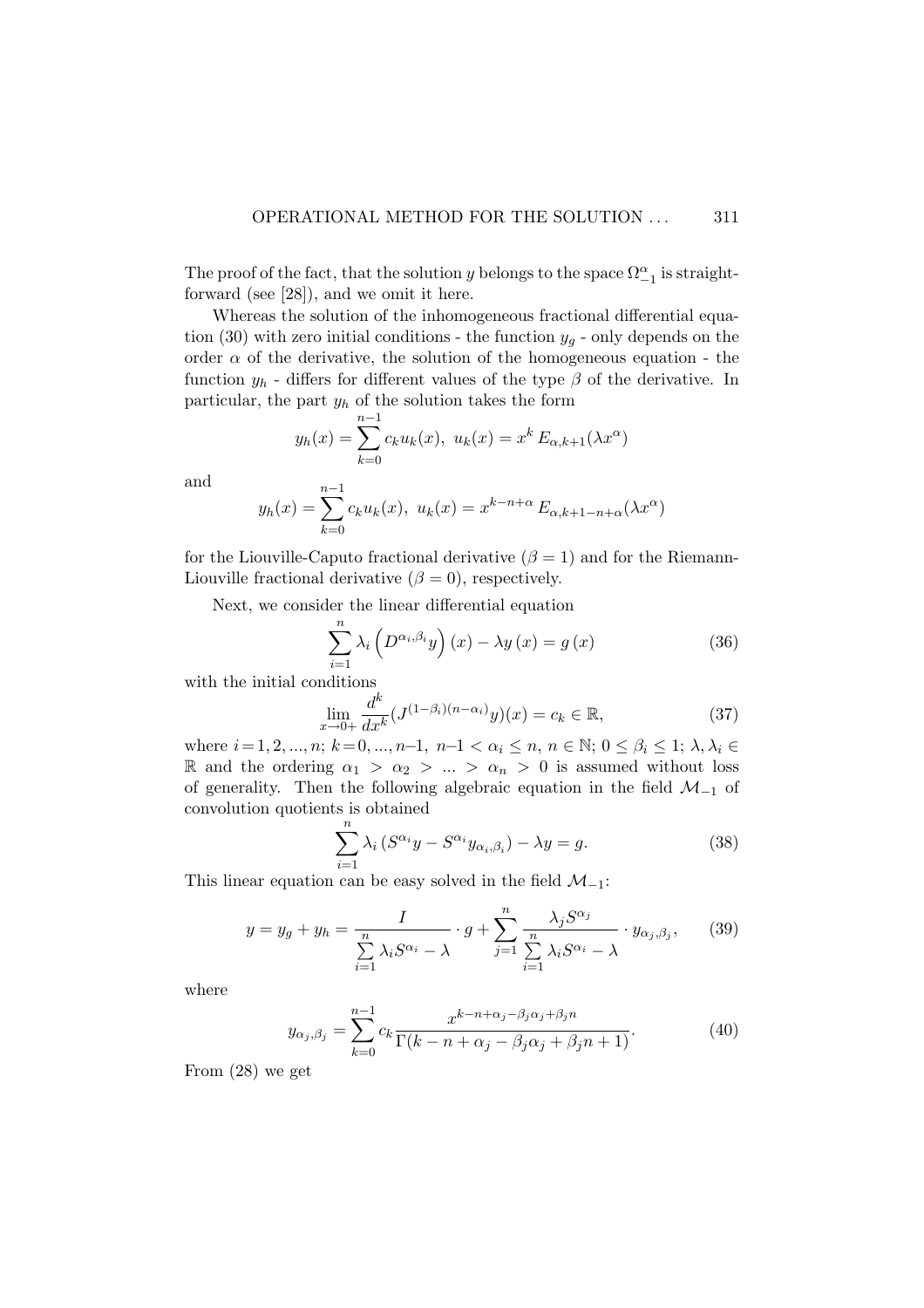$$
\frac{I}{\sum_{i=1}^{n} \lambda_i S^{\alpha_i} - \lambda} = \frac{S^{-\alpha_1}}{\lambda_1 + \sum_{i=2}^{n} \lambda_i S^{\alpha_i - \alpha_1} - \lambda S^{-\alpha_1}} = \frac{1}{\lambda_1} \frac{S^{-\alpha_1}}{I - \sum_{i=2}^{n} \left(-\frac{\lambda_i}{\lambda_1}\right) S^{\alpha_i - \alpha_1} - \frac{\lambda}{\lambda_1} S^{-\alpha_1}} = \frac{1}{\lambda_1} x^{\alpha_1 - 1} E_{(\alpha_1, (\alpha_1 - \alpha_2), (\alpha_1 - \alpha_3), \dots, (\alpha_1 - \alpha_n)), \alpha_1} \left(-\frac{\lambda}{\lambda_1} x^{\alpha_1}, -\frac{\lambda_2}{\lambda_1} x^{(\alpha_1 - \alpha_2)}, \dots, -\frac{\lambda_n}{\lambda_1} x^{(\alpha_1 - \alpha_n)}\right).
$$

Hence, by (32) we obtain

$$
y_g = \frac{1}{\lambda_1} \int_0^x (x-t)^{\alpha_1-1} E_{(a_1,...,a_n),\alpha_1} (c_1(x-t)^{a_1}, \ldots, c_n(x-t)^{a_n}) g(t) dt
$$

with

$$
a_1 = \alpha_1, c_1 = -\frac{\lambda}{\lambda_1}, a_i = \alpha_1 - \alpha_i, c_i = -\frac{\lambda_i}{\lambda_1}, i = 2, \dots, n.
$$
 (41)

Applying the relations (34) and (28) we get

$$
y_{h} = \sum_{j=1}^{n} \lambda_{j} \frac{S^{\alpha_{j}}}{\sum_{i=1}^{n} \lambda_{i} S^{\alpha_{i}} - \lambda} \left[ \sum_{k=0}^{n-1} c_{k} \frac{x^{k-n+\alpha_{j}-\beta_{j}\alpha_{j}+\beta_{j}n}}{\Gamma(k-n+\alpha_{j}-\beta_{j}\alpha_{j}+\beta_{j}n+1)} \right] (42)
$$
  
\n
$$
= \sum_{j=1}^{n} \lambda_{j} \frac{S^{\alpha_{j}}}{\sum_{i=1}^{n} \lambda_{i} S^{\alpha_{i}} - \lambda} \left( \sum_{k=0}^{n-1} c_{k} S^{-(k-n+\alpha_{j}-\beta_{j}\alpha_{j}+\beta_{j}n+1)} \right)
$$
  
\n
$$
= \sum_{j=1}^{n} \sum_{k=0}^{n-1} \lambda_{j} c_{k} \frac{S^{-(k-n-\beta_{j}\alpha_{j}+\beta_{j}n+1)}}{\sum_{i=1}^{n} \lambda_{i} S^{\alpha_{i}} - \lambda}
$$
  
\n
$$
= \frac{1}{\lambda_{1}} \sum_{j=1}^{n} \sum_{k=0}^{n-1} \lambda_{j} c_{k} \frac{S^{-(k-n-\beta_{j}\alpha_{j}+\alpha_{1}+\beta_{j}n+1)}}{I - \sum_{i=2}^{n} \left( -\frac{\lambda_{i}}{\lambda_{1}} \right) S^{\alpha_{i}-\alpha_{1}} - \frac{\lambda}{\lambda_{1}} S^{-\alpha_{1}}
$$
  
\n
$$
= \frac{1}{\lambda_{1}} \sum_{j=1}^{n} \sum_{k=0}^{n-1} \lambda_{j} c_{k} x^{k-n-\beta_{j}\alpha_{j}+\alpha_{1}+\beta_{j}n} E_{(a_{1},...,a_{n}),b} (c_{1} x^{a_{1}},...,c_{n} x^{a_{n}})
$$

with  $b = k - n - \beta_j \alpha_j + \alpha_1 + \beta_j n + 1$  and the coefficients  $a_1, \ldots, a_n$ , and  $c_1, \ldots, c_n$  given by (41).

If  $\beta_j = 0, j = 1, 2, ..., n$ , the solution coincides with the solution of the linear n-term differential equation with Riemann-Liouville fractional derivatives (see e.g. [27]):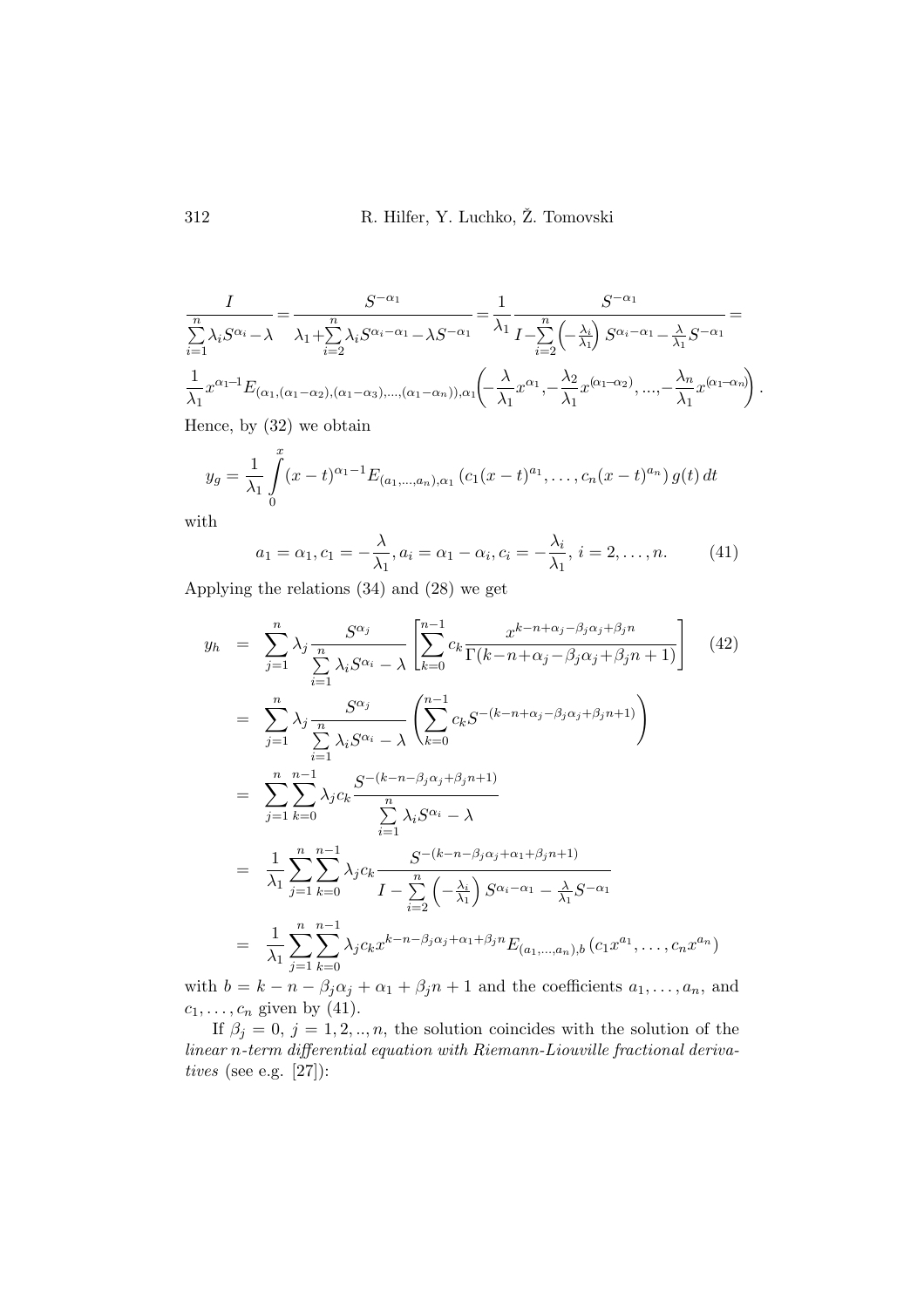where

$$
y=y_g+y_h,
$$

$$
y_h = \frac{1}{\lambda_1} \sum_{j=1}^n \sum_{k=0}^{n-1} \lambda_j c_k x^{k-n+\alpha_1} E_{(a_1,...,a_n),b} (c_1 x^{a_1}, \dots, c_n x^{a_n})
$$

with  $b = k - n + \alpha_1 + 1$  and the coefficients  $a_1, \ldots, a_n$ , and  $c_1, \ldots, c_n$  given by (41).

If  $\beta_j = 1, j = 1, 2, ..., n$ , the solution coincides with the solution of the linear n-term differential equation with the Caputo fractional derivatives (see e.g. [27]):

 $y = y_q + y_h$ 

where

$$
y_h = \frac{1}{\lambda_1} \sum_{j=1}^n \sum_{k=0}^{n-1} \lambda_j c_k x^{k+\alpha_1-\alpha_j} E_{(a_1,...,a_n),b} (c_1 x^{a_1}, \dots, c_n x^{a_n})
$$

with  $b = k + \alpha_1 - \alpha_j + 1$  and the coefficients  $a_1, \ldots, a_n$ , and  $c_1, \ldots, c_n$  given by (41).

For  $n = 2$  and  $n = 3$ , the initial value problem (37) for the equation (36) was solved in [42] using the Laplace transform method.

If  $\alpha_i = \alpha$ ,  $i = 1, 2, ..., n$ , the equation (36) is reduced to the equation

$$
\sum_{i=1}^{n} \lambda_i \left( D^{\alpha, \beta_i} y \right) (x) - \lambda y (x) = g (x)
$$

with the initial conditions

$$
\lim_{x \to 0+} \frac{d^k}{dx^k} (J^{(1-\beta_i)(n-\alpha)}y)(x) = c_k \in \mathbb{R}, \quad i = 1, 2, ..., n, \ k = 0, ..., n-1,
$$
  

$$
0 < \alpha < 1, \ 0 \le \beta_i \le 1, \lambda, \lambda_i \in \mathbb{R}, \quad i = 1, 2, ..., n, \ \Lambda = \sum_{i=1}^n \lambda_i \ne 0.
$$

Applying the operational method, we get the following algebraic equation in the field  $\mathcal{M}_{-1}$  of convolution quotients:

$$
\sum_{i=1}^{n} \lambda_i (S^{\alpha} y - S^{\alpha} y_{\alpha, \beta_i}) - \lambda y = g.
$$

This linear equation can be easy solved in the field  $\mathcal{M}_{-1}$ :

$$
y = y_g + y_h
$$
  
=  $\frac{I}{\Lambda S^{\alpha} - \lambda} g + \frac{S^{\alpha}}{\Lambda S^{\alpha} - \lambda} \sum_{j=1}^{n} \lambda_j y_{\alpha, \beta_j}.$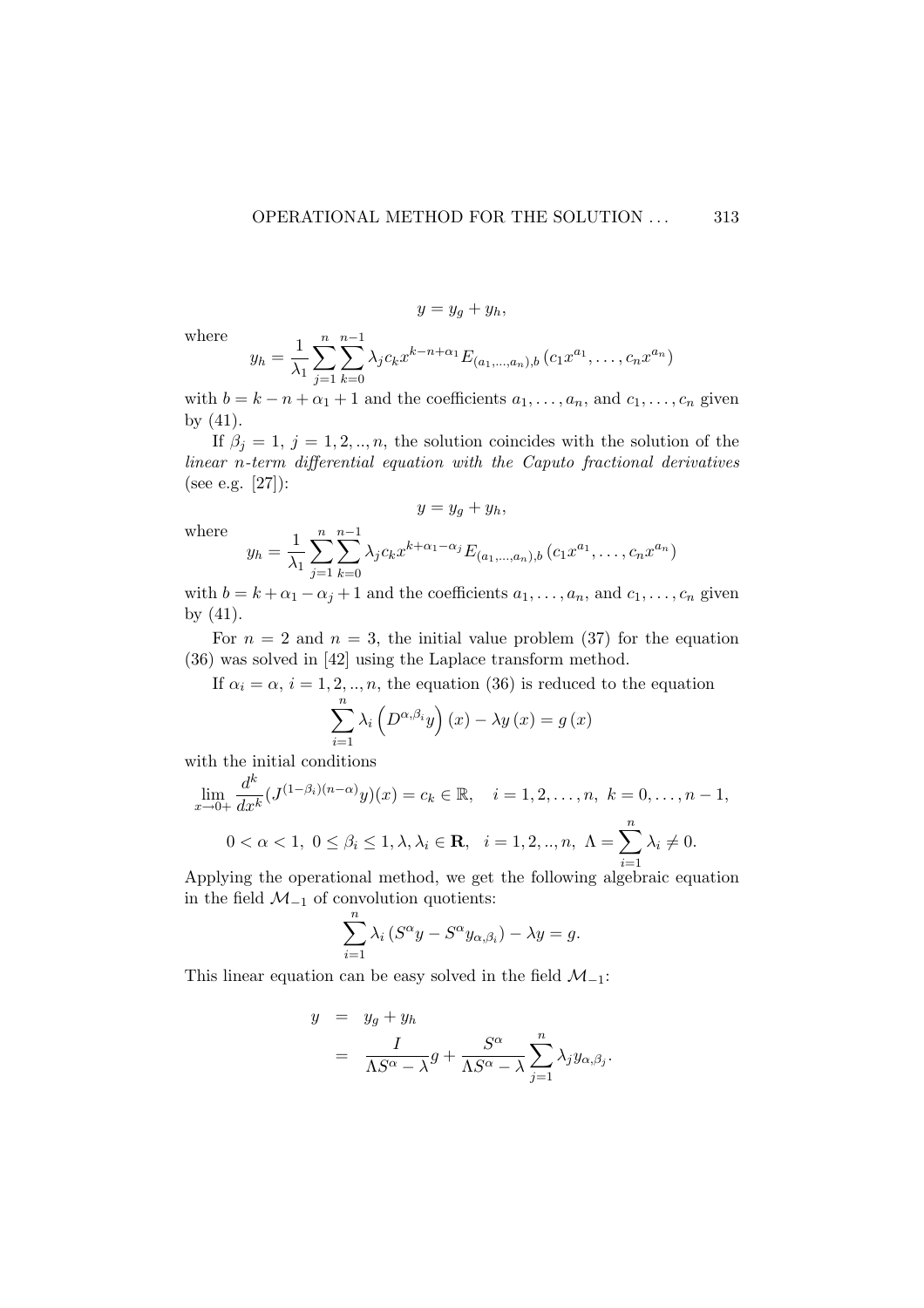By using the operational relation

$$
\frac{I}{\Lambda S^{\alpha} - \lambda} = \frac{1}{\Lambda} x^{\alpha - 1} E_{\alpha,\alpha} \left( \frac{\lambda}{\Lambda} x^{\alpha} \right),
$$

we get

$$
y_g = \frac{1}{\Lambda} \int_0^x (x - t)^{\alpha - 1} E_{\alpha,\alpha} \left( \frac{\lambda}{\Lambda} (x - t)^{\alpha} \right) g(t) dt.
$$

On the other hand, the operational relations (34) and (28) lead to the representations

$$
y_h = \frac{S^{\alpha}}{\Lambda S^{\alpha} - \lambda} \sum_{i=1}^n \sum_{k=0}^{n-1} \lambda_i c_k \frac{x^{k-n+\alpha-\beta_i\alpha+\beta_i n}}{\Gamma(k-n+\alpha-\beta_i\alpha+\beta_i n+1)}
$$
  
= 
$$
\sum_{i=1}^n \sum_{k=0}^{n-1} \lambda_i c_k \frac{S^{-(k-n-\beta_i\alpha+\beta_i n+1)}}{\Lambda S^{\alpha} - \lambda} = \sum_{i=1}^n \sum_{k=0}^{n-1} \frac{\lambda_i}{\Lambda} c_k \frac{S^{-(k-n-\beta_i\alpha+\beta_i n+\alpha+1)}}{I - \frac{\lambda}{\Lambda} S^{-\alpha}}
$$
  
= 
$$
\frac{1}{\Lambda} \sum_{i=1}^n \sum_{k=0}^{n-1} \lambda_i c_k x^{k-n-\beta_i\alpha+\beta_i n+\alpha} E_{\alpha, k-n-\beta_i\alpha+\beta_i n+\alpha+1} \left(\frac{\lambda}{\Lambda} x^{\alpha}\right).
$$

Let now  $\alpha_i = (n-i+1)\alpha$ ,  $i = 1, 2, ..., n$ , where  $0 < \alpha < 1$ . Then the solution of the above problem can be represented in terms of the Prabhakar type Mittag-Leffler function  $E_{\alpha,\beta}^{m}(t)$ :

$$
y_g = \frac{I}{\sum_{i=1}^n \lambda_i S_{\alpha}^{n-i+1} - \lambda} g = \left[ \sum_{j=1}^p \sum_{m=1}^{n_j} \frac{c_{jm}}{(S_{\alpha} - \gamma_j)^m} \right] g,
$$
  

$$
n_1 + n_2 + \dots + n_p = n.
$$

The operational relation (27) leads to the expression

$$
y_g = \int\limits_0^t u_\delta(\tau) g(t-\tau) d\tau,
$$

where

$$
u_{\delta}\left(t\right)=\sum_{j=1}^{p}\sum_{m=1}^{n_{j}}c_{jm}t^{\alpha m-1}E_{\alpha,\alpha m}^{m}\left(\gamma_{j}t^{\alpha}\right).
$$

# Acknowledgement

The third author was supported by 3 months postdoctoral fellowship of DAAD during 2008/09 and ICP-University of Stuttgart.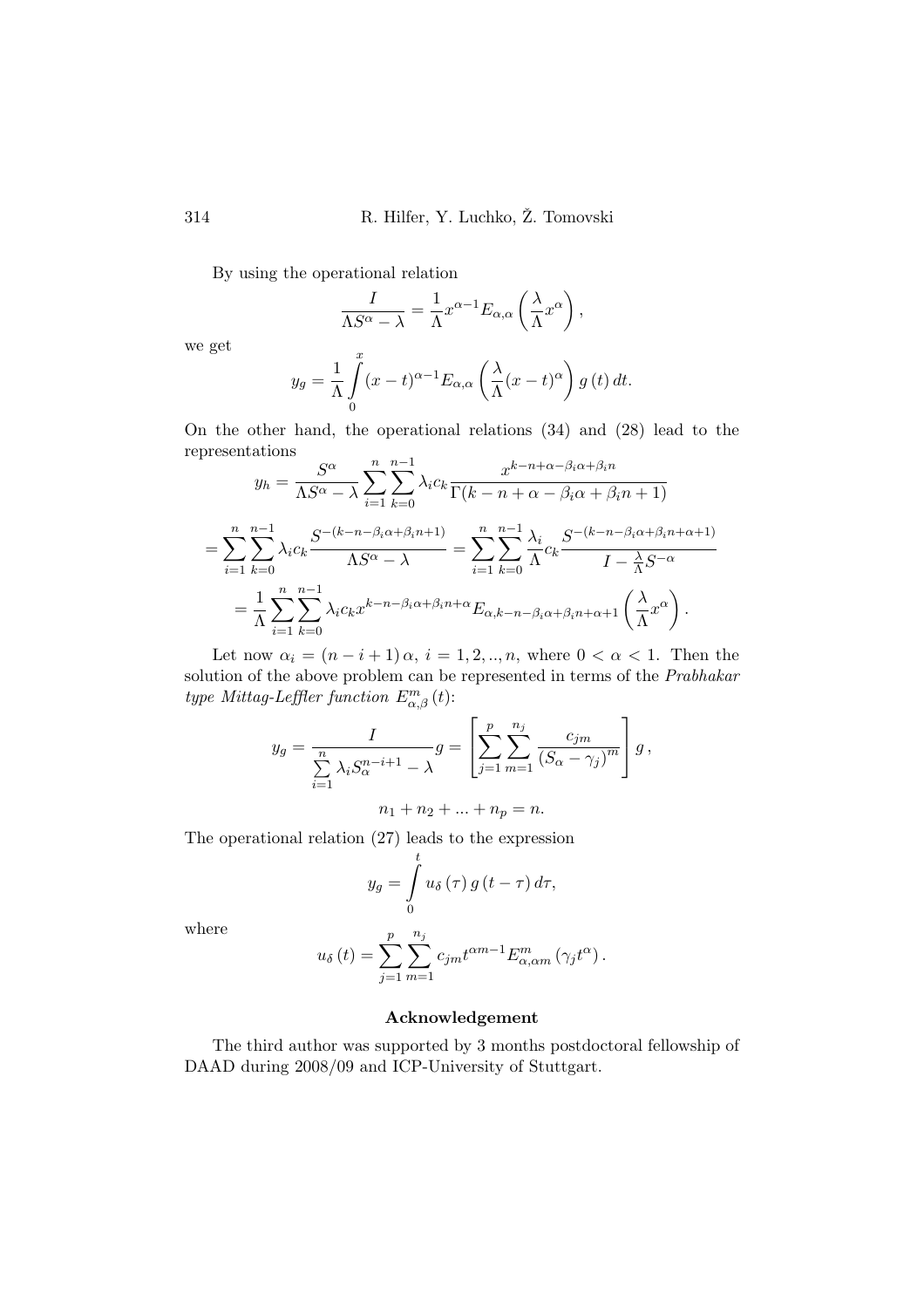### References

- [1] M.A. Al-Bassam, Yu.F. Luchko, On generalized fractional calculus and its application to the solution of integro-differential equations. Journal of Fractional Calculus 7 (1995), 69-88.
- [2] Yu.I. Babenko, *Heat and Mass Transfer*. Chemia, Leningrad (1986), In Russian.
- [3] R.L. Bagley, On the fractional order initial value problem and its engineering applications. In: Fractional Calculus and Its Applications (Ed. K. Nishimoto), Tokyo, College of Engineering, Nihon University (1990), 12-20.
- [4] H. Beyer, S. Kempfle, Definition of physically consistent damping laws with fractional derivatives. *ZAMM* 75 (1995), 623-635.
- [5] M. Caputo, Linear models of dissipation whose Q is almost frequency independent. Geophys. J. R. Astr. Soc. 13 (1967), 529-539 (Reprinted recently in: Fract. Calc. Appl. Anal.  $11$ , No  $1$  (2008), 3-14).
- [6] M. Caputo, F. Mainardi, A new dissipation model based on memory mechanism. Pure and Appl. Geoph. 91, No 1 (1971), 134-147 (Reprinted recently in: Fract. Calc. Appl. Anal. 10, No 3 (2007), 309- 324).
- [7] I.H. Dimovski, On an operational calculus for a class of differential operators. C. R. Acad. Bulg. Sci. 19 (1966), 1111-1114.
- [8] V.A. Ditkin, The theory of operator calculus. *Dokl. AN SSSR* 116 (1957), 15-17 (In Russian).
- [9] V.A. Ditkin, A.P. Prudnikov, The theory of operational calculus, which is generated by the Bessel equation. J. Vichisl. Mat. i Mat. Fiz. 3 (1963), 223-238 (In Russian).
- [10] A. Erdélyi, *Higher Transcendental Functions*, Vols. 1-3. New York, McGraw-Hill (1955).
- [11] R. Gorenflo, Yu. Luchko, Operational method for solving generalized Abel integral equations of second kind. Integr. Transf. Spec. Funct. 5 (1997), 47-58.
- [12] R. Gorenflo, Yu.F. Luchko, H.M. Srivastava, Operational method for solving integral equations with Gauss's hypergeometric function as a kernel. Internal. J. Math. & Statist. Sci. 6 (1997), 179-200.
- [13] R. Gorenflo, F. Mainardi, Fractional calculus: Integral and differential equations of fractional order. In: Fractals and Fractional Calculus in Continuum Mechanics (Eds. A. Carpinteri and F. Mainardi), Springer Verlag, Wien - New York (1997), 223-276.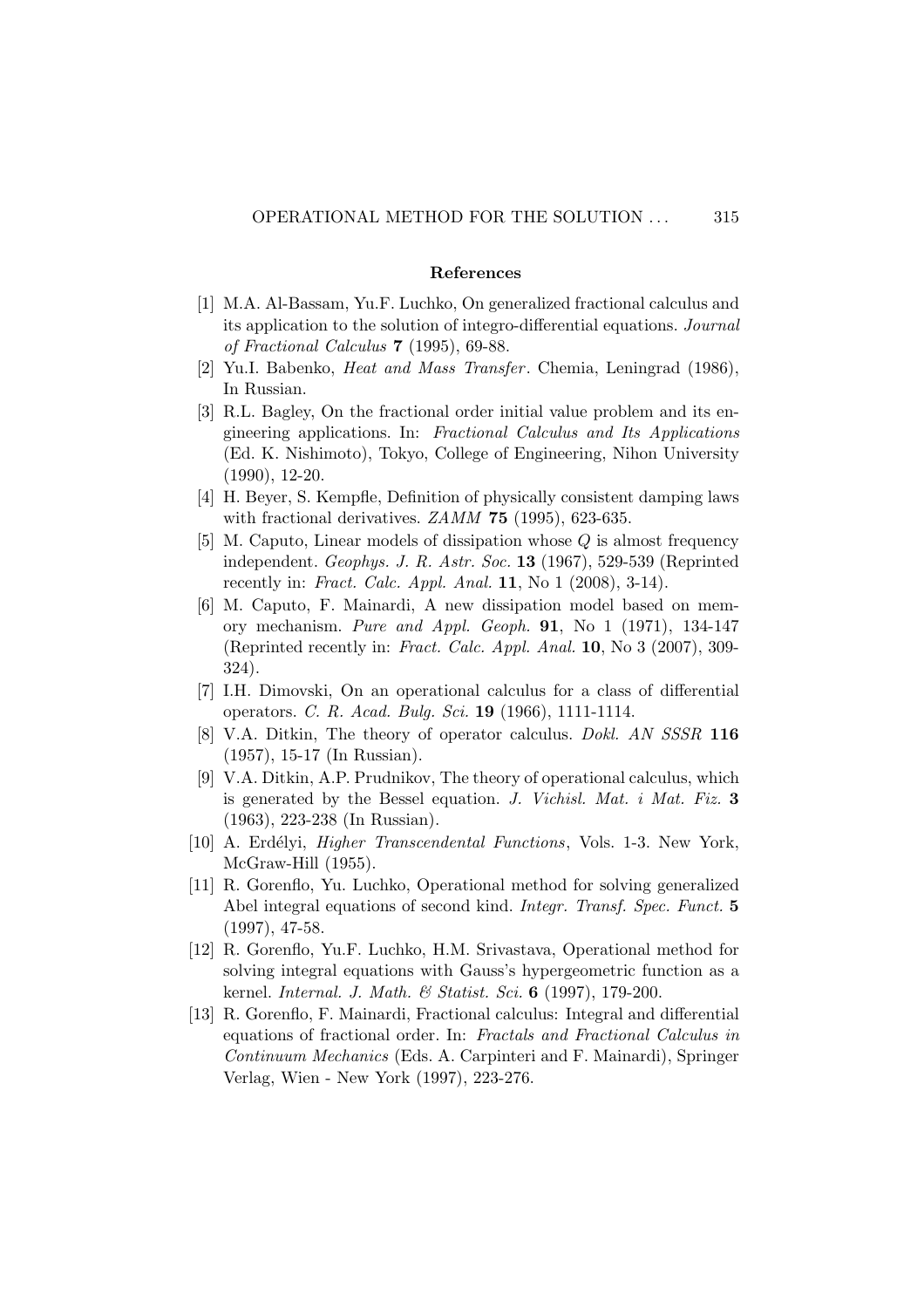- [14] R. Gorenflo, R. Rutman, On ultraslow and intermediate processes. In: Transform Methods & Special Functions, Sofia'94 (Proc. 1st Internat. Workshop) (Eds. P. Rusev, I. Dimovski, V. Kiryakova), Science Culture Technology Publ. (SCTP), Singapore (1995), 61-81.
- [15] S.B. Hadid, Yu.F. Luchko, An operational method for solving fractional differential equations of an arbitrary real order. Panamer. Math. J. 6 (1996), 57-73.
- [16] R. Hilfer, Fractional calculus and regular variation in thermodynamics. In: Applications of Fractional Calculus in Physics (Ed. R. Hilfer), World Scientific, Singapore (2000).
- [17] R. Hilfer, Fractional time evolution. In: Applications of Fractional Calculus in Physics (Ed. R. Hilfer), World Scientific, Singapore (2000).
- [18] R. Hilfer (Ed.), Applications of Fractional Calculus in Physics. World Scientific, Singapore (2000).
- [19] R. Hilfer, Fractional diffusion based on Riemann-Liouville fractional derivatives. J. Phys. Chem. B 104 (2000), 3914-3917.
- [20] R. Hilfer, Experimental evidence for fractional time evolution in glass forming materials. Chemical Physics 284 (2002), 399-408.
- [21] S. Kempfle, H. Beyer, Global and causal solutions of fractional differential equations. In: Transform Methods  $\mathcal{B}$  Special Functions, Varna'96 (Proc. 2nd Intern. Workshop) (Eds. P. Rusev, I. Dimovski, V. Kiryakova), IMI-BAS, Sofia (1998), 210-216.
- [22] A.A. Kilbas, M. Saigo, On Mittag-Leffler type functions, fractional calculus operators and solution of integral equations. Integr. Transf. Spec. Funct. 4 (1996), 355-370.
- [23] A.A. Kilbas, M. Saigo, R.K. Saxena, Generalized Mittag-Leffler function and generalized fractional calculus operators. Integr. Transf. Spec. Funct. 15 (2004), 31-49.
- [24] A.A. Kilbas, H.M. Srivastava, J.J. Trujillo, Theory and Applications of Fractional Differential Equations. Elsevier, Amsterdam-Tokyo (2006).
- [25] V. Kiryakova, Generalized Fractional Calculus and Applications. Pitman Research Notes in Math. 301, Longman, Harlow & J. Wiley, N. York (1994).
- [26] J. Liouville, M´emoire sur quelques questions de geometrie et de mecanique, et sur un nouveau genre de calcul pour resoudre ces questions. Journal de l'Ecole de Polytechnique XIII (1832), 1.
- [27] Yu. Luchko, Operational method in fractional calculus. Fract. Calc. Appl. Anal. 2, No 4 (1999), 463-488.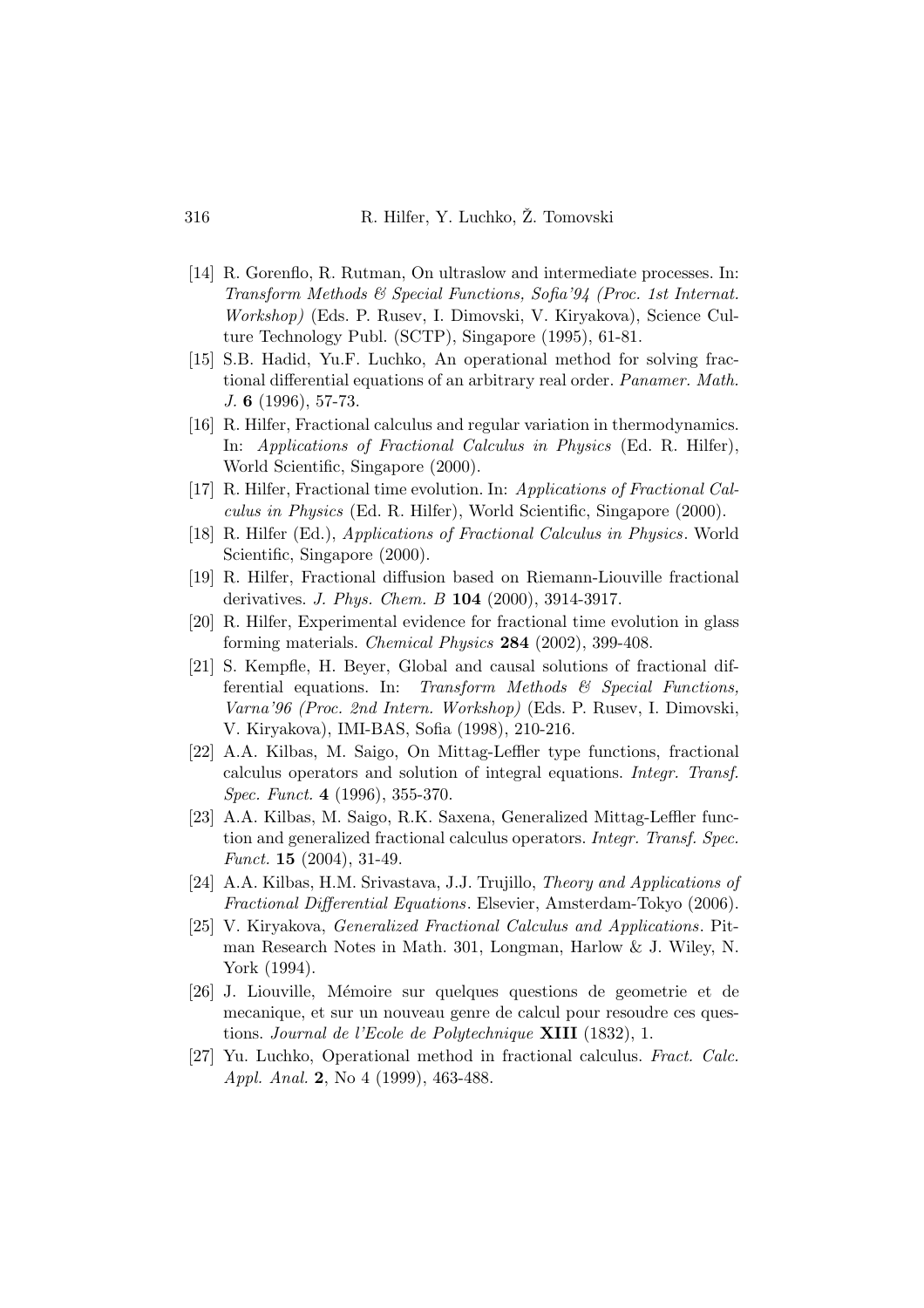- [28] Yu.F. Luchko, R. Gorenflo, An operational method for solving fractional differential equations. Acta Mathematica Vietnamica 24 (1999), 207-234.
- [29] Yu.F. Luchko, H.M. Srivastava, The exact solution of certain differential equations of fractional order by using operational calculus. Comput. Math. Appl. 29 (1995), 73-85.
- [30] Yu.F. Luchko, S.B. Yakubovich, An operational method for solving some classes of integro-differential equations. Differential Equations 30 (1994), 247-256.
- [31] F. Mainardi, Fractional relaxation-oscillation and fractional diffusionwave phenomena. Chaos, Solitons and Fractals 7 (1996), 1461-1477.
- [32] N.A. Meller, On an operational calculus for the operator  $B_{\alpha}$  =  $t^{-\alpha}Dt^{\alpha+1}D$ . J. Vychisl. Mat. i Mat. Fiz. 6 (1960), 161-180 (In Russian).
- [33] M.W. Michalski, On a certain differential equation of non-integer order. Zeitschrift für Analysis und ihre Anwendungen  $10$  (1991), 205-210.
- [34] M.W. Michalski, Derivatives of Non-Integer Order and Their Applications. Dissertationes Mathematicae, CCCXXVIII, Polska Akademia Nauk - Institut Matematyczny, Warszawa (1993).
- [35] J. Mikusinski, Operational Calculus. Internat. Ser. of Monographs on Pure and Appl. Mathematics 8, Pergamon Press, N. York-London-Paris-Los Angeles (1959).
- [36] K.S. Miller, B. Ross, An Introduction to the Fractional Calculus and Fractional Differential Equations. J. Wiley, New York (1993).
- [37] I. Podlubny, Solution of linear fractional differential equations with constant coefficients. In: Transform Methods & Special Functions, Sofia'94 (Proc. 1st Internat. Workshop) (Eds. P. Rusev, I. Dimovski, V. Kiryakova), Science Culture Technology Publ. (SCTP), Singapore (1995), 227-237.
- [38] I. Podlubny, *Fractional Differential Equations*. Mathematics in Sci. and Engineering, Vol. 198, Academic Press, New York (1999).
- [39] I. Podlubny, A.M.A. El-Sayed, On two definitions of fractional derivatives. Preprint No UEF-03-96, Kosice, Slovak Academy of Sciences, Institute of Experimental Physics (1996).
- [40] T.R. Prabhakar, A singular integral equation with a generalized Mittag-Leffler function in the kernel. The Yokohama Math. J. 19 (1971), 7-15.